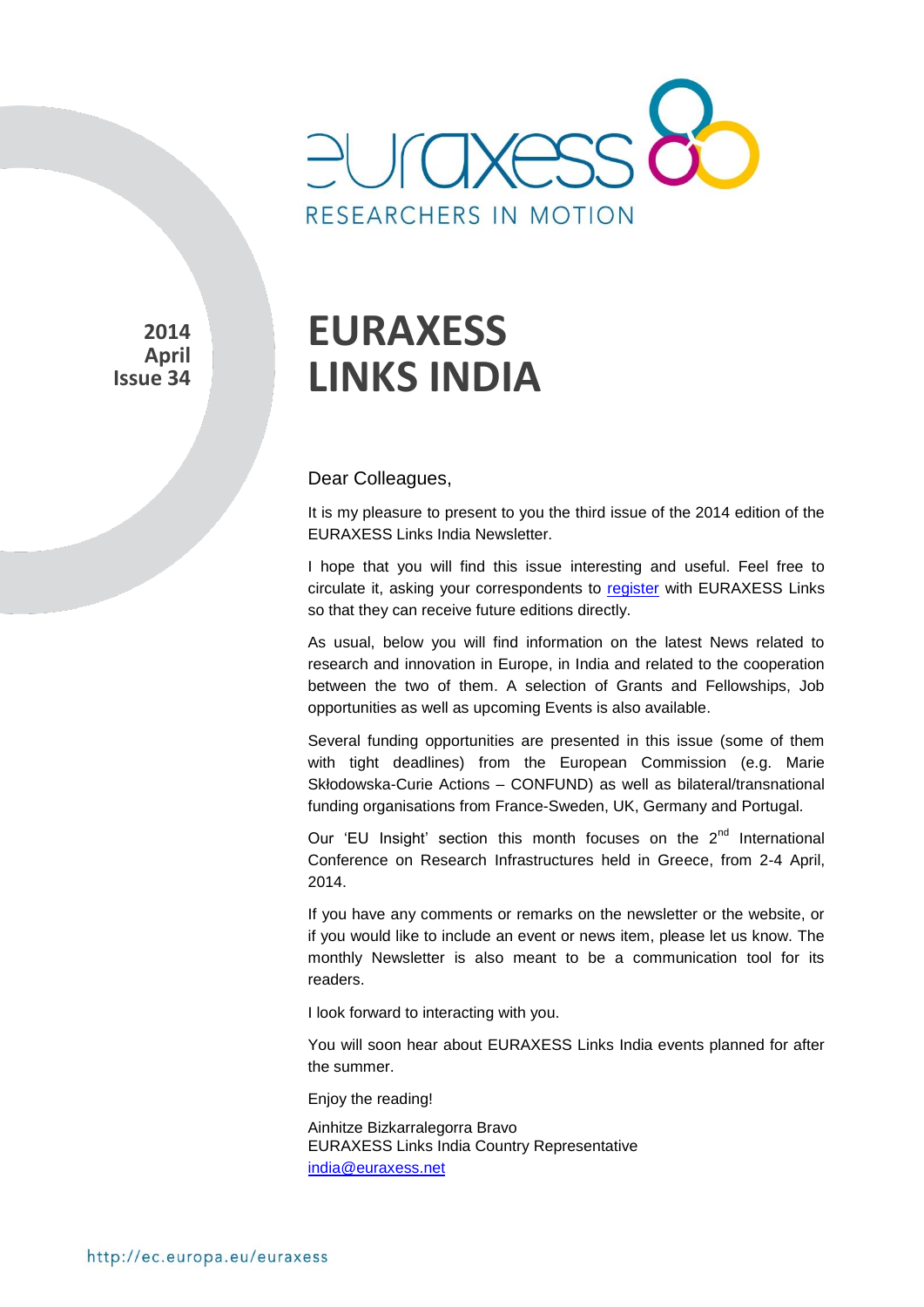# **Contents**

| 1 |       | EU Insight $-2^{nd}$ International Conference on Research                                                  |
|---|-------|------------------------------------------------------------------------------------------------------------|
| 2 |       |                                                                                                            |
|   | 2.1   |                                                                                                            |
|   | 2.1.1 | Commissioner Geoghegan-Quinn welcomes European<br>Parliament adoption of €22 billion Innovation Investment |
|   |       | 2.1.2 EU Research Highlight - New technology to 'experience sunny                                          |
|   | 2.1.3 | EU Research Highlight - Probing the brain without surgery 7                                                |
|   | 2.1.4 | EU Research Highlight - A new running shoe that helps                                                      |
|   | 2.1.5 | Publication - New study identifies Europe's 34 ICT hubs  8                                                 |
|   | 2.2   |                                                                                                            |
|   | 2.2.1 |                                                                                                            |
|   | 2.2.2 | New government, old higher education policies? 9                                                           |
|   | 2.2.3 |                                                                                                            |
|   | 2.2.4 | India suffers doubly due to lack of open access10                                                          |
|   | 2.2.5 |                                                                                                            |
|   | 2.2.6 | Publishers clash with students over textbook copying 11                                                    |
|   | 2.2.7 | Strand Life Sciences creates affordable cancer detection kit11                                             |
|   | 2.2.8 | Smart innovations by IIT students now at a shop near you11                                                 |
|   | 2.2.9 | India's wild animals have been around for 200,000 years, new                                               |
|   |       | 2.2.10 India successfully launches navigation satellite IRNSS-1B,                                          |
|   |       | 2.2.11 Aligarh students extract bio-diesel from used mustard oil12                                         |
|   |       | 2.2.12 India to suggest renaming of Internet as 'Equinet' 13                                               |
|   | 2.3   |                                                                                                            |
|   | 2.3.1 |                                                                                                            |
|   |       | 2.3.2 Europe-India Research and Innovation Brokerage Event on                                              |

EURAXESS Links India Newsletter is a monthly electronic newsletter, edited by EURAXESS Links India, which provides information of specific interest to European and non-European researchers in India who are interested in the European research landscape and conducting research in Europe or with European partners.

The information contained in this publication is intended for personal use only. It should not be taken in any way to reflect the views of the European Commission nor of the Delegation of the European Union to India.

Please email to [india@euraxess.net](mailto:india@euraxess.net) for any comments on this newsletter, contributions you would like to make, if you think any other colleagues would be interested in receiving this newsletter, or if you wish to unsubscribe.

Editor: Ainhitze Bizkarralegorra Bravo, EURAXESS Links India, Country Representative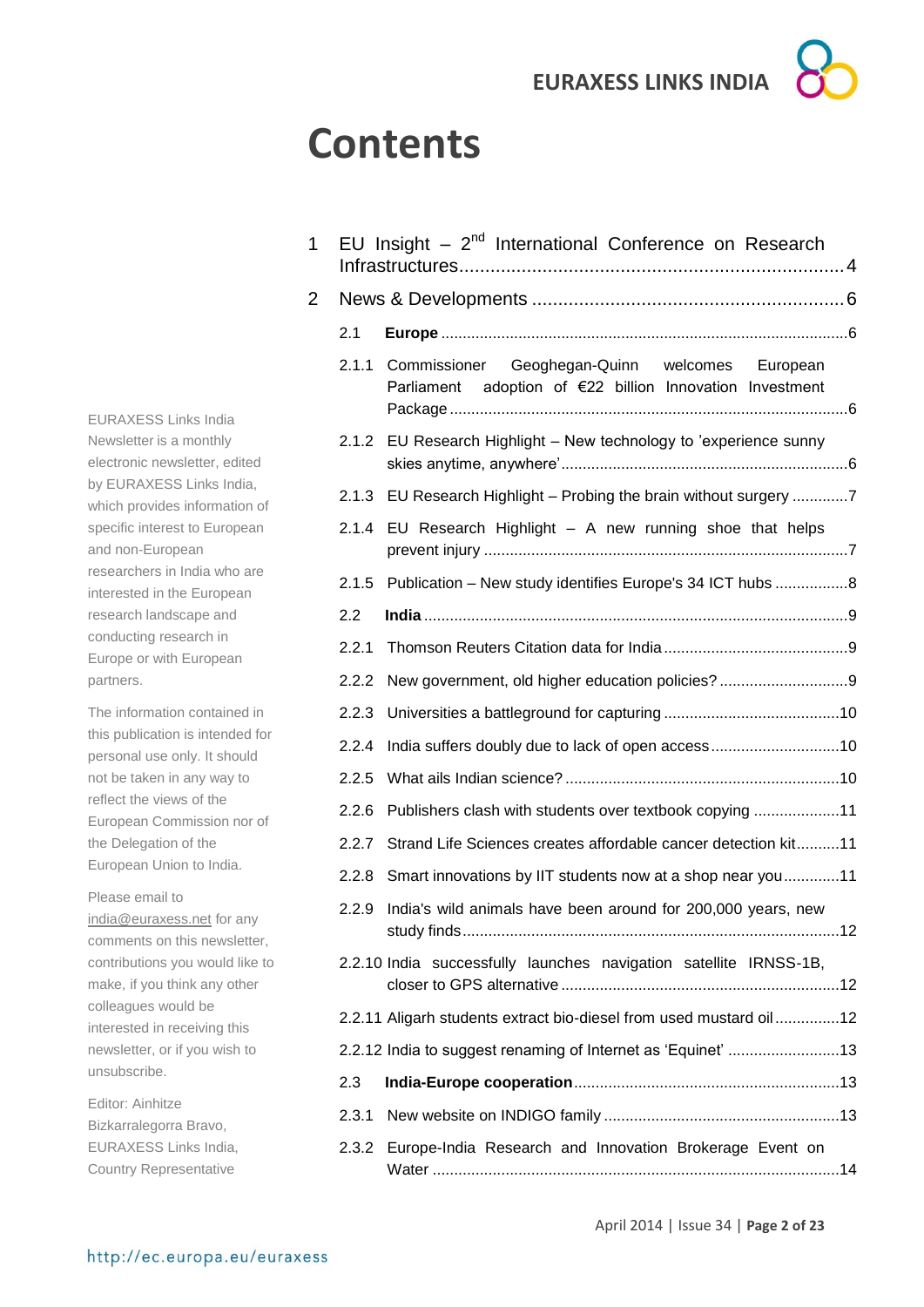

|   |                                                               | 2.3.3 BASF opens global R&D center in Mumbai, India14                                                              |  |  |
|---|---------------------------------------------------------------|--------------------------------------------------------------------------------------------------------------------|--|--|
| 3 |                                                               |                                                                                                                    |  |  |
|   | 3.1                                                           | Marie Skłodowska-Curie actions Co-funding of Regional,<br>International Programmes (H2020-MSCA-<br>and<br>National |  |  |
|   | 3.2                                                           | & Sweden: Common Research and Training<br>France                                                                   |  |  |
|   | 3.3                                                           |                                                                                                                    |  |  |
|   | 3.4                                                           | UK: BBSRC Anniversary Awards for Excellence in Bioscience                                                          |  |  |
|   | 3.5                                                           |                                                                                                                    |  |  |
|   | GERMANY: German Chancellor Fellowships for Prospective<br>3.6 |                                                                                                                    |  |  |
|   | 3.7                                                           | PORTUGAL: New Media and Pervasive Systems PhD<br>Programme by COPELABS and University Lusofona 17                  |  |  |
|   | 3.8                                                           | Calls still open (see previous newsletters for more details)17                                                     |  |  |
| 4 |                                                               |                                                                                                                    |  |  |
|   | 4.1                                                           |                                                                                                                    |  |  |
|   | 4.2                                                           |                                                                                                                    |  |  |
|   | 4.3                                                           |                                                                                                                    |  |  |
| 5 |                                                               |                                                                                                                    |  |  |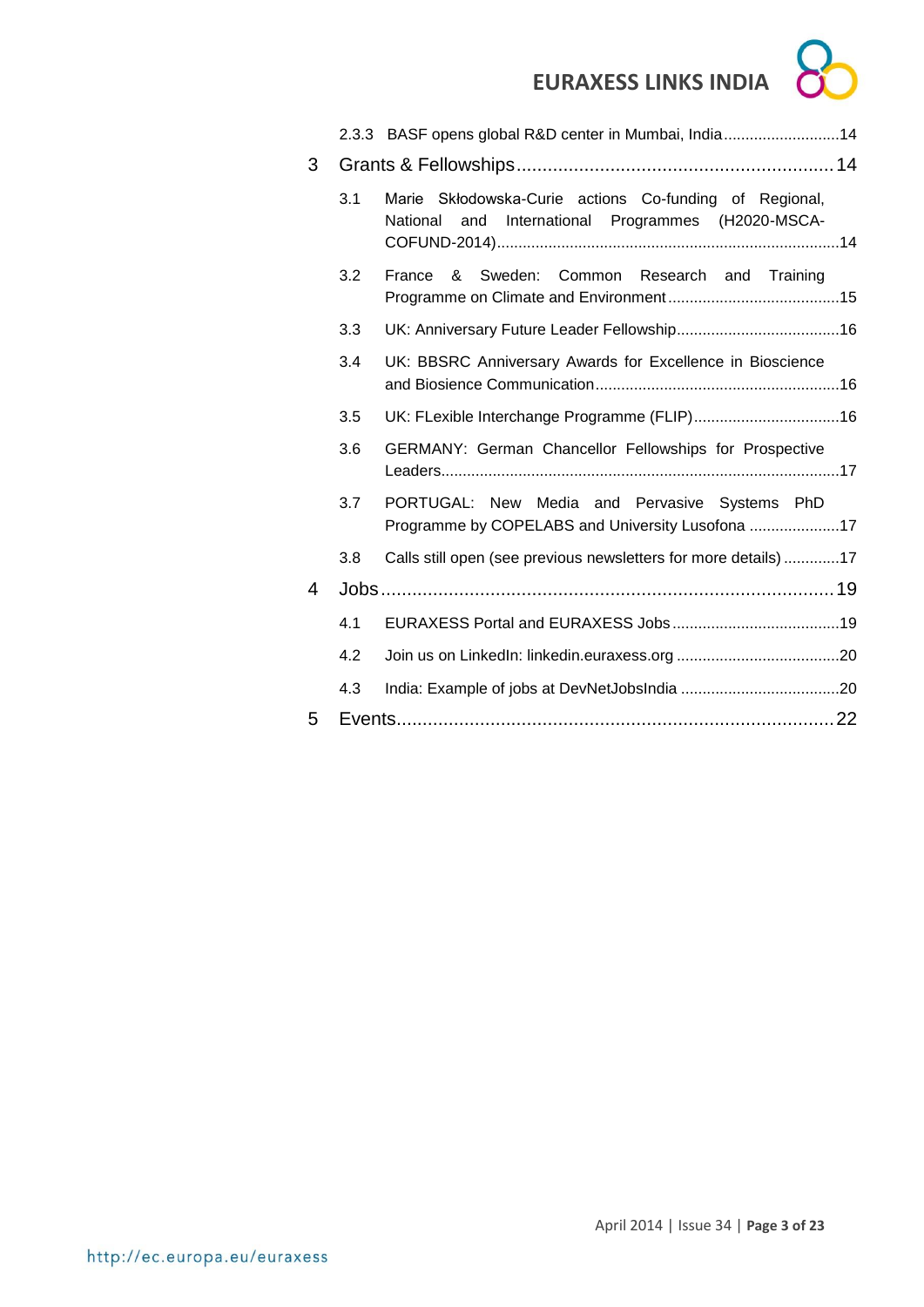# <span id="page-3-0"></span>1 **EU** Insight – 2<sup>nd</sup> International **Conference on Research Infrastructures**

Since 2012 the former biennial European Conferences on Research Infrastructures have been opened to address an **international audience** on **global research infrastructures**. Under this new scope, the second International Conference on Research Infrastructures (ICRI) was held in Athens, from 2-4 April, 2014.

ICRI 2014 offered a high level international forum where key stakeholders could meet, discuss and contribute to bringing forward global issues related to Research Infrastructures. It was co-organised by the European Commission and the Greek EU Presidency of the European Union.

The conference attracted more than 800 international participants during three days and included an exhibition of demonstrations and videos of international research infrastructure projects.

In her launching keynote speech, the European Commissioner for Research, Innovation and Science, Máire Geoghegan-Quinn stressed *"the importance of Research Infrastructures as centres of innovation and of knowledge transfer to industry and society at large."* 

Research infrastructures play a vital role in the advancement of knowledge and technology. Scientific progress would be impossible without state-ofthe-art super-computers or, for instance, large-scale laser systems. Responding to challenges like climate change is also greatly helped by environmental research facilities such as deep-sea-floor observatories or icebreaker research vessels, to name only a few.

The key objectives of the ICRI 2014 included:

- highlighting the essential role of global research infrastructures in addressing grand challenges at all scales: national, regional, continental and global
- reflecting on the needs and challenges that arise during the development and operation of global research infrastructures at all these levels
- presenting the main characteristics of global research infrastructures and identifying the challenges and drivers for collaboration at an international level.

Plenary sessions were held on the issues of *big data management, innovation potential for research infrastructures, governance of research infrastructures and research infrastructures for global challenges*. The key topics of the parallel sessions at ICRI 2014 included *marine research* 

**The** [European Research](http://ec.europa.eu/programmes/horizon2020/en/h2020-section/european-research-infrastructures-including-e-infrastructures)  [Infrastructures](http://ec.europa.eu/programmes/horizon2020/en/h2020-section/european-research-infrastructures-including-e-infrastructures) **have a place within the Excellent Science pillar of Horizon 2020 with an allocated bu**dget of 10% in the whole pillar, a total of 2.5 billion euro to develop and support:

> 1000 research infrastructures available for all European and non-European researchers through the EU's support

- 60% of ESFRI infrastructures must be launched by 2015

Interviews from the ICRI highlighting the objectives of different participants can be found [here!](http://www.youtube.com/watch?v=HkVi8elBH94&list=PLUJ9-fK9n4d8TvAg_0HALGf8-D2_VEvPt)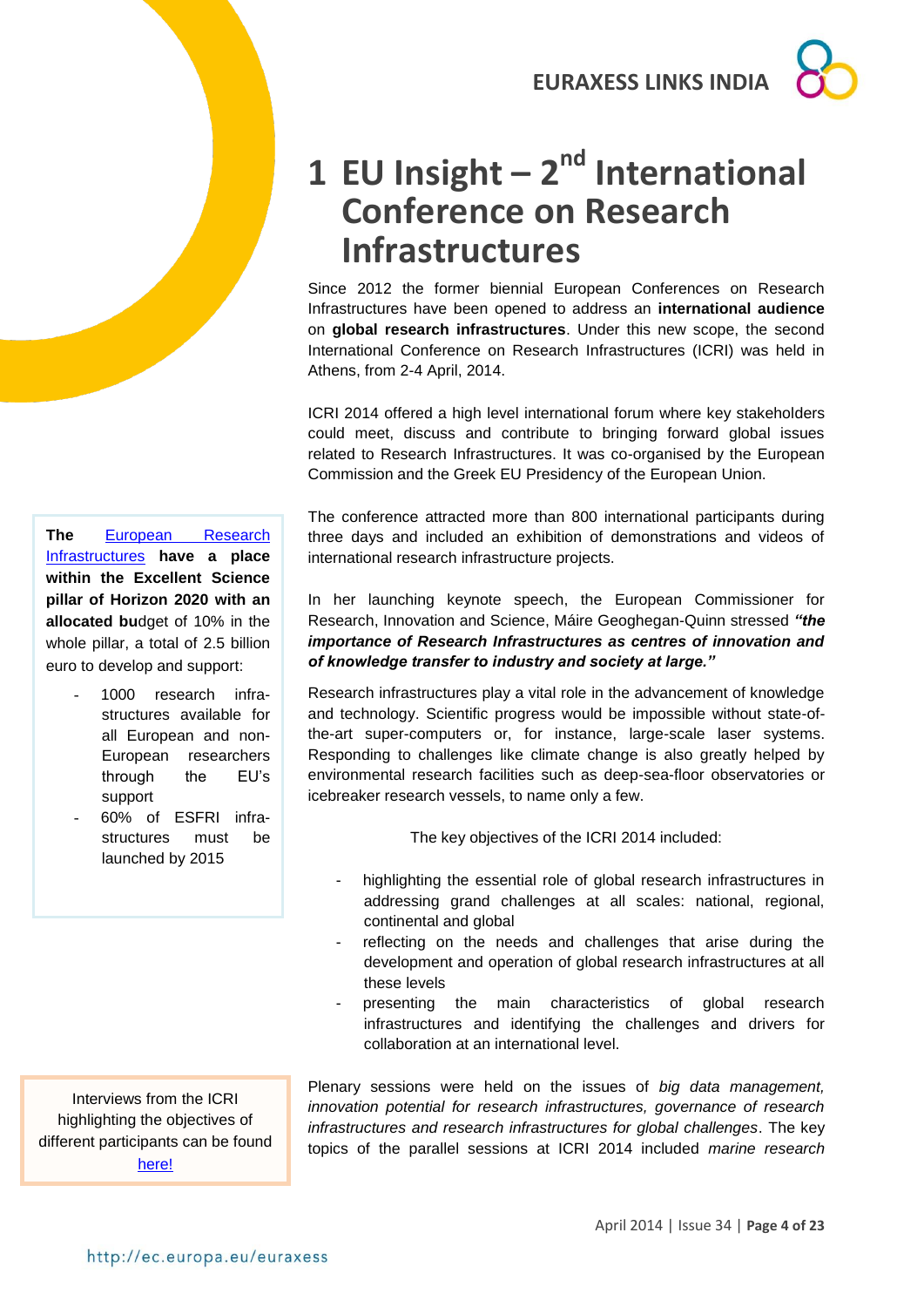

*infrastructures, palaeoanthropology and cultural heritage, food security and e-infrastructures*.

A major difficulty in setting up such research infrastructures between EU countries is the lack of an adequate legal framework allowing the creation of appropriate partnerships. Existing legal forms under national law do not fulfil the needs of these new European infrastructures. The same applies to legal forms under international or EU law.

It is in this context that the European Commission, responding to requests from EU countries and the scientific community, proposed a legal framework for a European research infrastructure (ERI) adapted to the needs of such facilities.

In August 2009, the community legal framework for a European Research Infrastructure Consortium (ERIC) entered into force. This specific legal form is designed to facilitate the joint establishment and operation of research infrastructures of European interest.

Member States, Associated Countries, third countries and intergovernmental organisations can be members of an ERIC. However, a state may decide to be represented by one or more public entities or private entities with a public-service mission, e.g. research organisations or research councils. Following the application to the European Commission, the typical timing for the decision could be between 4 and 8 months.

Sources:

- [1] [International Conference on Research Infrastructures](http://www.icri2014.eu/)
- [2] [Launching speech ICRI by Máire Geoghegan-Quinn](http://europa.eu/rapid/press-release_SPEECH-14-277_en.htm)
- [3] [European Research Infrastructures Consortium \(ERIC\)](http://ec.europa.eu/research/infrastructures/index_en.cfm?pg=eric)

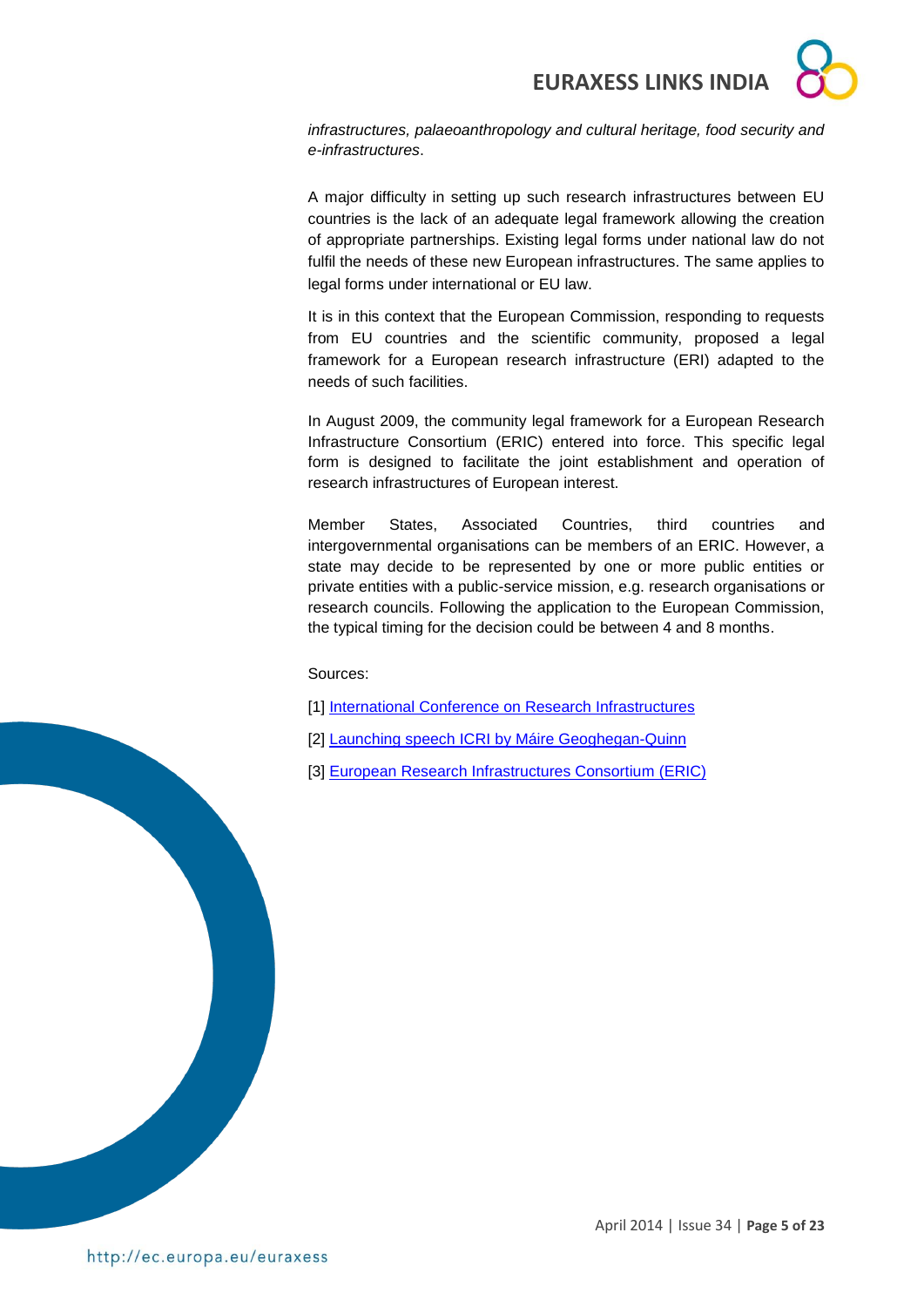

# <span id="page-5-0"></span>**2 News & Developments**

# <span id="page-5-1"></span>2.1 Europe

### <span id="page-5-2"></span>2.1.1 Commissioner Geoghegan-Quinn welcomes European Parliament adoption of €22 billion Innovation Investment Package

European Commissioner for Research, Innovation and Science Máire Geoghegan-Quinn welcomed the adoption on 15 April 2014 by the European Parliament of a package of public-private and public-public research partnerships worth up to €22 billion.

Most of the investment will go to six public-private partnerships in innovative medicines, aeronautics, bio-based industries, fuel cells and hydrogen, electronics and rail transport.

Commissioner Geoghegan-Quinn said: "*This is a 22 billion euro investment in our economy and in a better quality of life. We will work with industry and a wide range of researchers to tackle problems no one country or company can face alone. […] I look forward to final approval of the package by the Member States, with a view to launching these partnerships in July."*

Over the next seven years, the EU's contribution of €9 billion to the package will unlock an equivalent investment from the private sector and €4 billion from Member States. The EU funding will come from Horizon 2020, the European Union's new €80 billion research and innovation programme.

Source: [European Commission](http://europa.eu/rapid/press-release_STATEMENT-14-128_en.htm)

Learn more about these partnerships [here.](http://europa.eu/rapid/press-release_MEMO-14-289_en.htm)

## <span id="page-5-3"></span>2.1.2 EU Research Highlight – New technology to 'experience sunny skies anytime, anywhere'

High-tech LED technology and sophisticated optical systems are being used to recreate natural sunlight.

Imagine sitting in a windowless room yet having the feeling of the sun shining on your face. This unique experience is now possible thanks to the COELUX EU-funded project which recreates the physical and optical effects of natural light indoors by simulating the diffusion and transmission of sunlight through the atmosphere.

The high-tech window system designed by the project, which was on show at the EU's [Innovation Convention 2014,](http://horizon-magazine.eu/article/innovation-needs-be-mainstream-president-barroso-tells-researchers-entrepreneurs_en.html) uses energy-saving LEDs (lightemitting diodes) which reproduce the same spectrum of light as sunlight. It also includes a sophisticated optical system to create a sensation of distance between the simulated sky and the 'sun'.



*The COELUX project is using LEDs to*  simulate natural light. *©Shutterstock/rangizzz*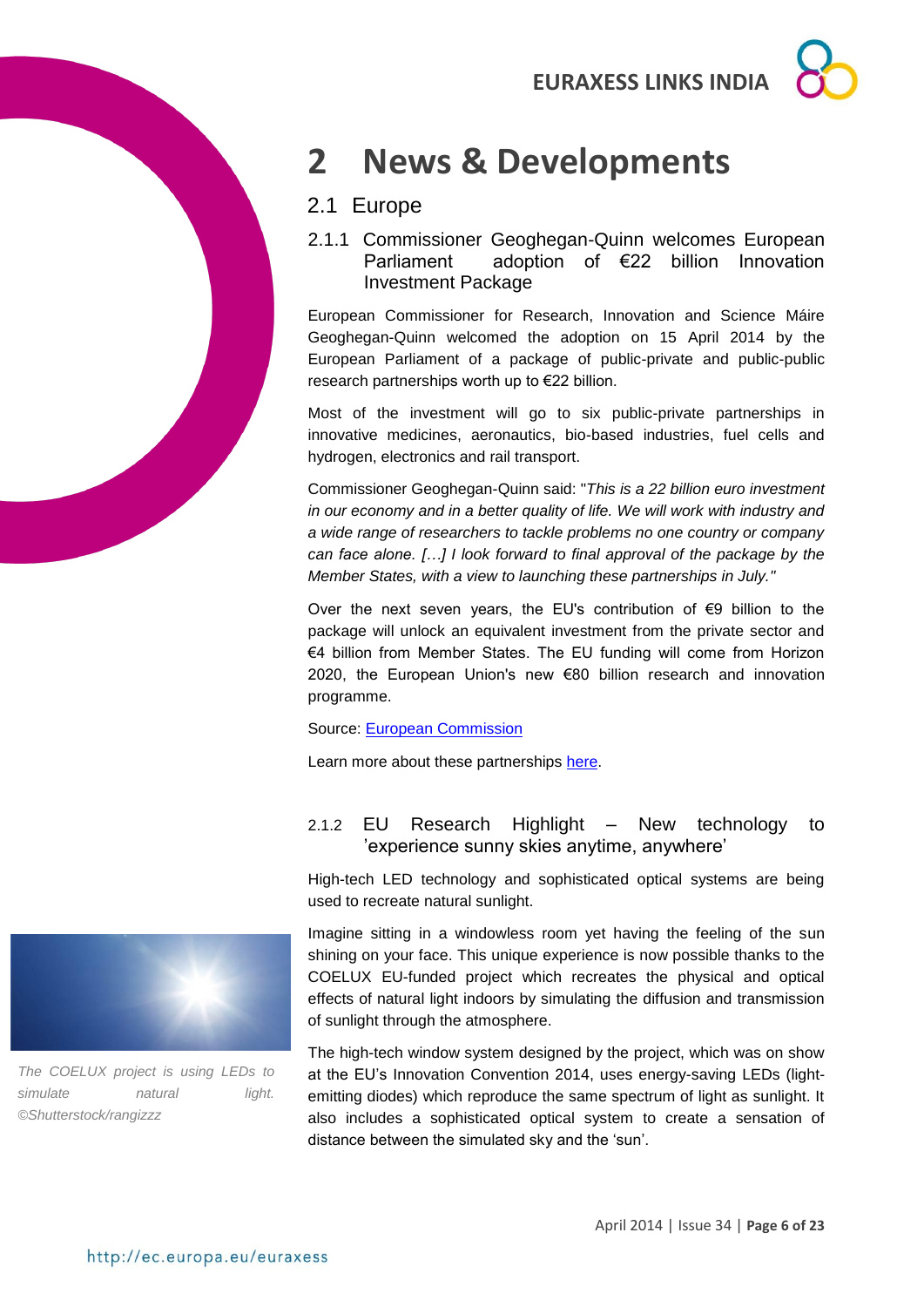The system uses nanostructured materials only a few millimetres thick to recreate the way radiation is scattered as it passes through the earth's atmosphere.

'With COELUX, you can experience sunny skies anytime, anywhere,' said Professor Paolo Di Trapani, coordinator of the project and a physicist at the University of Insubria in Como, Italy, whose research has been driven by the desire to recreate natural light for the past 10 years.

The system provides three settings so that users can experience the light of Northern Europe, of the Mediterranean and of the Tropics.

Read more in source: [Horizon](http://horizon-magazine.eu/article/how-fill-windowless-room-sunlight_en.html)

#### <span id="page-6-0"></span>2.1.3 EU Research Highlight – Probing the brain without surgery

A breakthrough European research project has developed a safe and simple approach that avoids surgery and its associated risks in order to help patients with traumatic brain injury (TBI). The BrainSafe project uses an innovative technology for non-invasive monitoring of intracranial pressure (ICP), the pressure inside the skull and thus the brain tissue and the surrounding fluid.

Until now ICP diagnoses have involved drilling a hole in the skull and placing a pressure sensor on the patient's brain. This might expose the patient to infection (a 5% risk), bleeding, and leak of fluids or loss of other body tissue, pain, and hyperthermia as well as anaesthetic risks.

The BrainSafe technology is a fast and easy-to-use way of measuring ICP accurately and reliably. The system, based on ultrasound wave frequency technology, uses the same patient specific calibration free principle as a standard non-invasive blood pressure measurement.

"The cost, complexity and risk of current diagnostics means it is only used with the most critically ill patients, and not in the millions of patients who are at mild to moderate risk," says BrainSafe project coordinator Edvardas Satkauskas from Vittamed, a Lithuanian company specialising in noninvasive ultrasonic technologies. "There is a clear and compelling need for a non-invasive ICP meter for routine clinical care," adds Satkauskas.

Read more in source: **European Commission** 

### <span id="page-6-1"></span>2.1.4 EU Research Highlight – A new running shoe that helps prevent injury

Jogging or running is a popular form of physical activity. However, the resulting repetitive stresses and strains on joints can cause injuries. In fact, many joggers have to stop practising the sport because they tend to land on their heels which, when done for miles on end, produces impact forces which are simply too much to bear for the legs and back.



© Sebastian Kaulitzki fotolia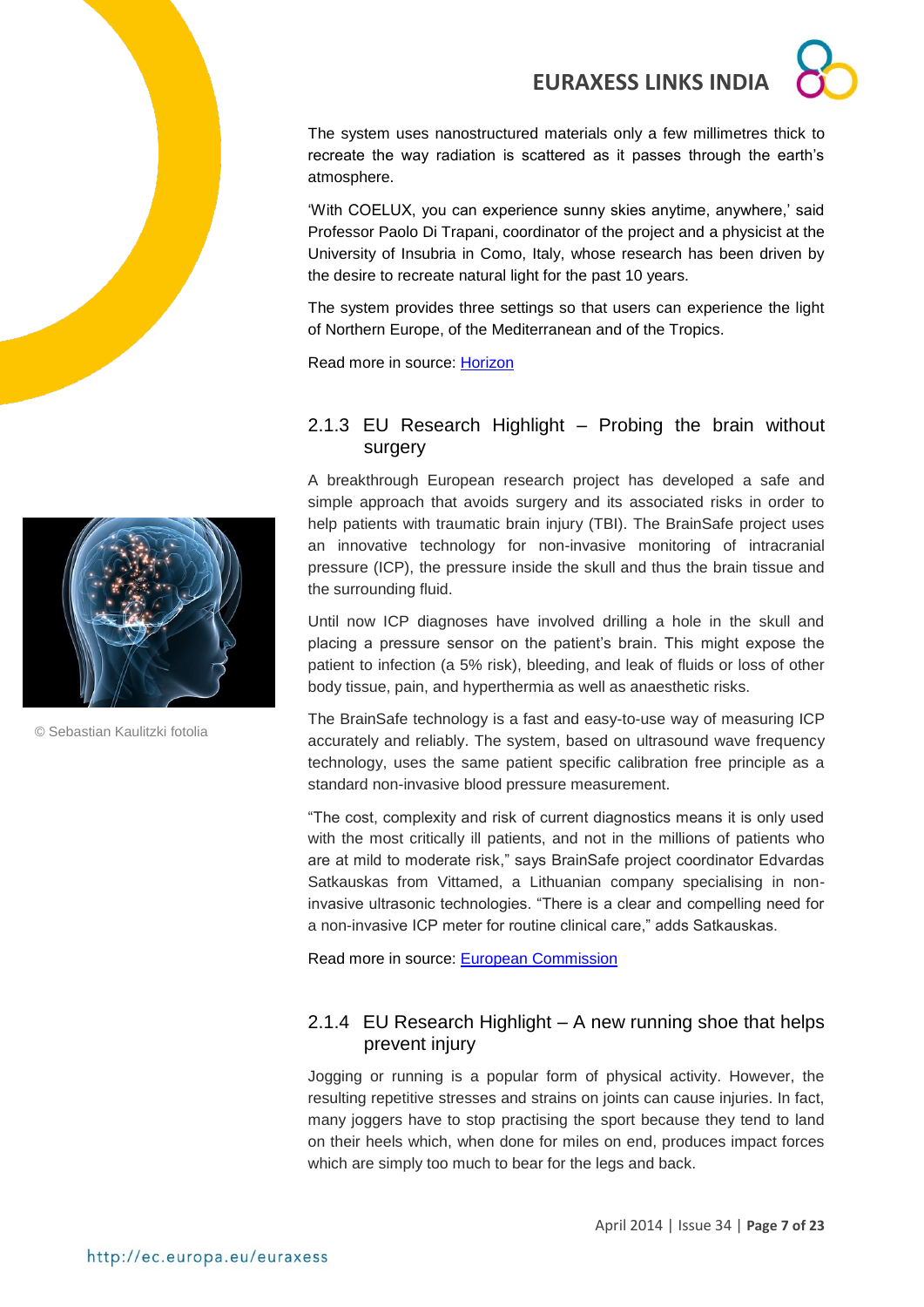

© Warren Goldswain fotolia

In an effort to avoid such injuries, Dutch entrepreneur Adri Hartveld has reinvented the running shoe. His invention does away with the heel and replaces it with a shock plate which distributes the force across the foot while running, therefore encouraging a natural foot strike, just like barefoot runners and elite athletes.

"HEELLESS", as the shoe concept is aptly named, prevents joint injury and muscle overstrains by lessening the impact of the foot striking the ground during running.

Preliminary trials had already proven Hartveld's concept, but methodical research was needed and this is where the European Union (EU)'s contribution of nearly €1 million came in. The two-year project that began in September 2008 saw an SME consortium from the Netherlands, the United Kingdom, Germany, Spain and Poland carrying out an independent analysis via a myriad of tests to further improve the shoe.

The data collected shows how the lower limb joints and the muscles in the HEELLESS concept shoes work in comparison to conventional running shoes. The composite materials that will be used in the rigid upper sole will set a new precedent for the market. Using a combination of flax and carbon fibre to protect the body from repeated shock forces is a first in the world for footwear.

Read more in source: [European Commission](http://ec.europa.eu/research/infocentre/article_en.cfm?id=/research/headlines/news/article_14_04_07_en.html?infocentre&item=All&artid=31856&caller=AllHeadlines)

### <span id="page-7-0"></span>2.1.5 Publication – New study identifies Europe's 34 ICT hubs

ICT excellence is highly concentrated in a few areas in Europe which are closely clustered among themselves. These are the main conclusions of a [JRC-led study](http://ipts.jrc.ec.europa.eu/publications/pub.cfm?id=7140) published in April, which maps ICT activity and ranks European regions based on their performance. Results show that most ICT activity takes place in 34 EU regions (out the 1303 analysed) located in 12 countries, which represent a large share of the total EU ICT activity.

Based on a composite indicator that analyses three ICT activities (business, R&D and Innovation) and values their intensity, their internationalisation and the network role, three main poles of excellence are identified. Out of 100 points, Munich gets the maximum, London 97 and Paris 95. A further 31 regions show outstanding performance.

Read more on the [JRC website](http://ec.europa.eu/dgs/jrc/index.cfm?id=1410&dt_code=NWS&obj_id=19720&ori=RSS) and in the [press release.](http://europa.eu/rapid/press-release_IP-14-435_en.htm)



Infographic presenting European ICT Poles of Excellence  *© EU, 2014*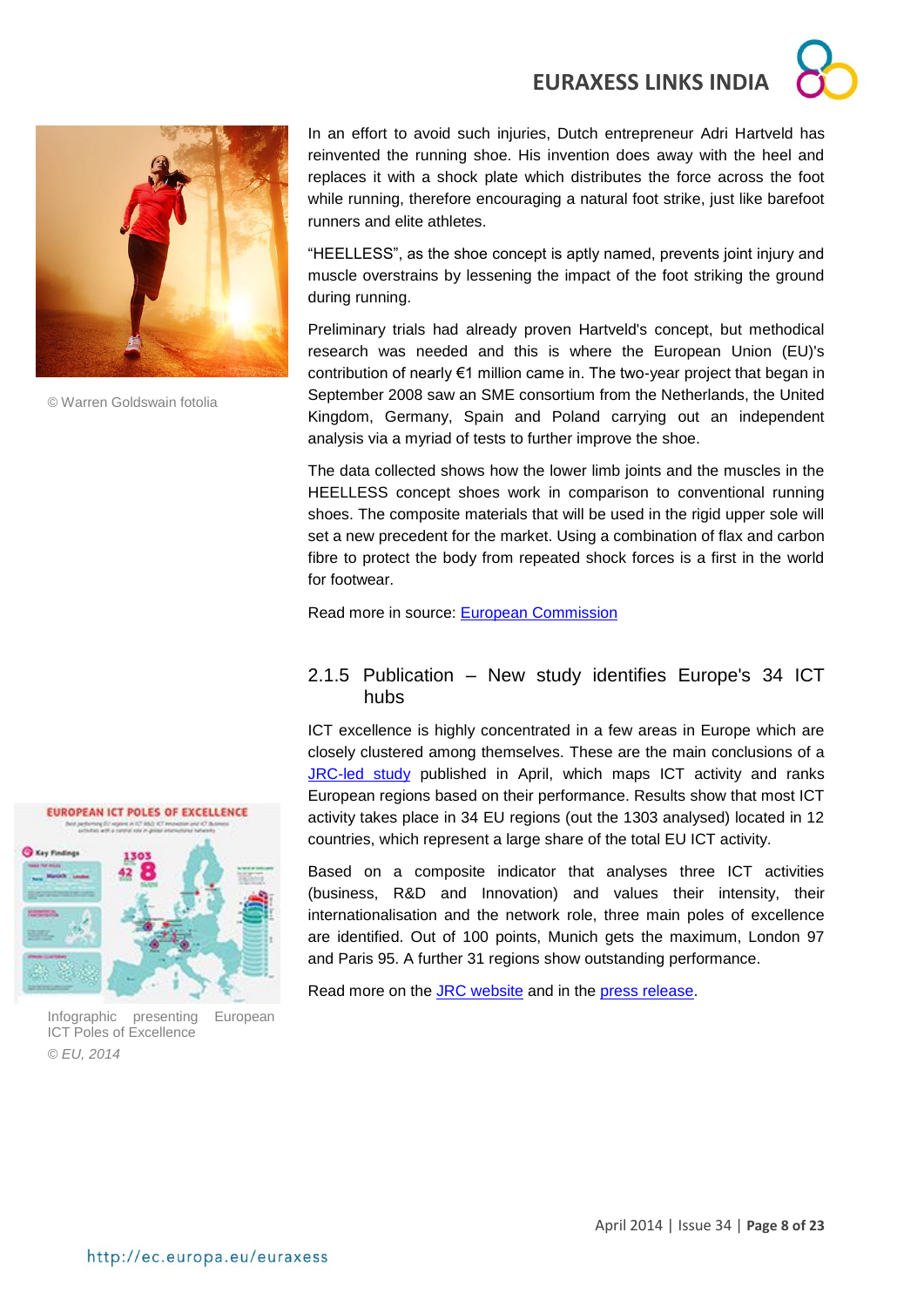# <span id="page-8-0"></span>2.2 India

# <span id="page-8-1"></span>2.2.1 Thomson Reuters Citation data for India

The Research & Innovation Performance of the G20 report (2003-2012) by Thomson Reuters has been released in April. The findings confirm that many developing nations, such as India, are improving their performance and closing the citation impact gap between themselves and the traditional research leaders of Europe and North America.

According to the report, India is rapidly enlarging its research presence globally. Its out output expanded nearly three times the world average over the last decade, some 146%, from 21,269 Web of Science papers in 2003 to 45,639 in 2012. Only in comparison to China does this look like underperformance – it is in fact impressive growth and gained for the nation an increase in world share of 1.1%, from 2.5% to 3.6%. For 2008 to 2012, India captured its greatest world share of papers in chemistry, some 6.3% of the world total. Second was agricultural sciences followed by engineering and technology, at 5% and 4.8%, respectively.

Concerning Intellectual Property Rights, over the eight years from 2005 to 2012, published patent applications maintained an average over the period of around 5,900 p.a., which is around the same level as Australia and Great Britain. However, with a population of over 1.2 billion compared to 22 million for Australia and 62 million for Great Britain, this level of patenting is particularly low. Domestic innovation has remained stable from 2005 to 2012 at around 29%. Nearly two thirds of all Indian patent applications in 2012 are from foreign concerns seeking protection for their innovations in the Indian market. India's share of the Top 10 technologies globally is predominantly weighted towards natural products with little relative share in high-tech fields of computing and communications and less in lighting and semiconductor materials. Indian innovation relative to global patenting is focused on fused ring heterocyclics (a key component of pharmaceuticals) and other agrochem and pharma-related technology sectors.

Full report: [Science Watch](http://sciencewatch.com/grr/the-g20-nations)

### <span id="page-8-2"></span>2.2.2 New government, old higher education policies?

As the countdown to India's 2014 parliamentary elections begins, academics and social experts are cautious about predicting drastic change in education policy by any government that comes to power in New Delhi.

The general election will be held from 7 April until 12 May, with poll dates staggered for different states. Results will be declared on 16 May.

However, with young people aged 18 to 23 accounting for 8% of the country's 814 million eligible voters, what the main parties say on education and jobs is being watched closely for clues that could sway a youthful electorate.

INDIA: 115% increase in output of Web of Science papers (2003-2012)

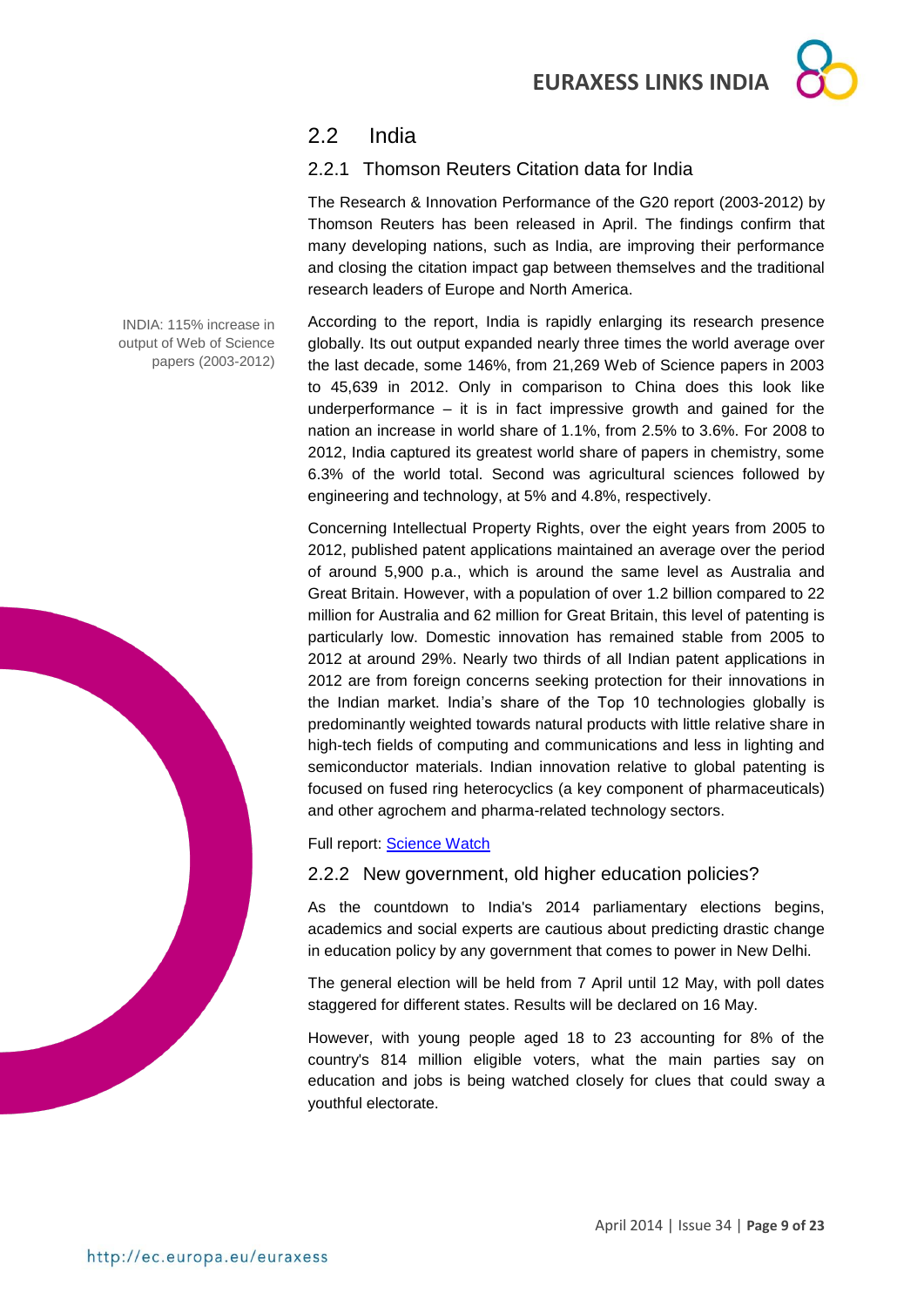Some analysts say the political leaders of the two main parties, the Bharatiya Janata Party, or BJP, and the Indian National Congress, offer no new vision for higher education.

Whichever government comes to power in New Delhi, the role of private players in higher education is bound to increase.

Keep reading on: [University World News](http://www.universityworldnews.com/article.php?story=20140327165846398)

<span id="page-9-0"></span>2.2.3 Universities a battleground for capturing

Universities in India could be a frontline for political parties hoping to capture the considerable youth vote during national parliamentary elections that kicked off on 7 April. Recent opinion polls and commentators agree that first-time voters could be a significant factor influencing the outcome. According to Census 2011 data, battleground 2014 will have 149.36 million first-time voters aged between 18 and 23 years.

As a proportion, this works out to about one-fifth of the total electorate of 725 million estimated by the Election Commission of India.

What does young India think of the political parties vying for its vote? Are the issues of access to education and employment important factors in this election? Will the youth vote for change?

The support of young Indians is divided among the Bharatiya Janata Party or BJP, the Indian National Congress or INC, the Aam Aadmi Party or AAP, and the Left. But jobs, economic prosperity and high standards of living remain important issues.

If young people come out to vote in large numbers, the balance of power could sway in any direction.

Full article: [University World News](http://www.universityworldnews.com/article.php?story=20140403135230541)

### <span id="page-9-1"></span>2.2.4 India suffers doubly due to lack of open access

Developing nations, especially India, increasingly face a challenge in prioritising their goals. One that has become increasingly relevant in this context, in the age of open knowledge, is the relevance of subscription journals in the dissemination of knowledge in a developing society.

The young programmer and activist Aaron Swartz from Harvard made efforts to make knowledge more accessible and committed suicide after years of fighting federal charges.

Most developed nations have realised that research funded by taxpayers' money should be made freely available to taxpayers, but according to Ranjit Goswami, awareness on these issues is quite pathetic in India – both at the policy level and among members of the academic community.

Keep reading on: [University World](http://www.universityworldnews.com/article.php?story=20140401110842119) News

<span id="page-9-2"></span>2.2.5 What ails Indian science?

According to R. Prasad, Indian science's bureaucratic mentality values administrative power over achievements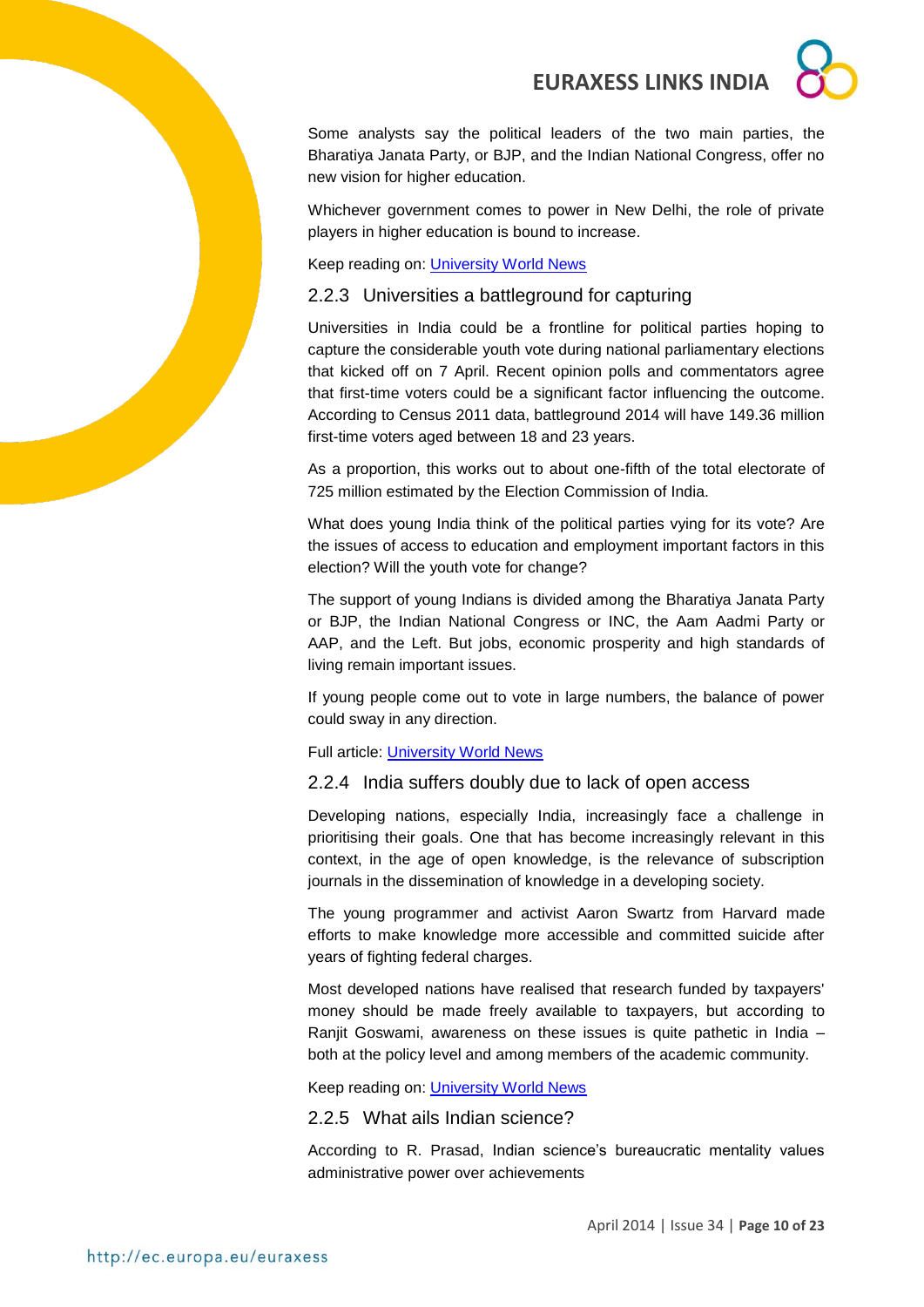"Getting funding [for research] is easy in India," said Dr. Mathai Joseph "because there is no competition here. Money is not scarce [though R&D spending is less than 1 per cent of GDP]. But money comes with the same bureaucratic restrictions that apply to all government expenditure." Dr. Joseph is a computer scientist and a consultant, and was earlier a senior research scientist at TIFR, Mumbai. For instance, while research students get no funding support to travel abroad to participate in conferences, scientists are constrained by "limited foreign travel."

These restrictions on foreign travel prevent students and scientists from gaining in terms of networking, exchanging ideas and being exposed to the kind of work being done by their peers in other countries. "Science does not happen like that — by not allowing them to travel abroad," he said.

#### Read more: [The Hindu](http://www.thehindu.com/sci-tech/science/what-ails-indian-science/article5863637.ece?utm_source=RSS_Feed&utm_medium=RSS&utm_campaign=RSS_Syndication)

#### <span id="page-10-0"></span>2.2.6 Publishers clash with students over textbook copying

Indian academics and university students are fiercely defending their right to use copyrighted reading material for free as Indian publishers intensify their fight against the photocopying and organised counterfeiting of books.

In an open by the Association of Students for Equitable Access to Knowledge, or ASEAK, they remind that section 52 (1)(i) of the Indian Copyright Act "allows for 'the reproduction of any work by a teacher or a pupil in the course of instruction' or as a part of questions or answers to questions".

Professor Pal called for early resolution of the issue. "A middle way has to be found because if students always photocopy books then after a while there will not be any books to publish," he said.

Full article: [University World News](http://www.universityworldnews.com/article.php?story=20140325151724931)

#### <span id="page-10-1"></span>2.2.7 Strand Life Sciences creates affordable cancer detection kit

Indian Institute of Science founded Strand Life Sciences in partnership with the Mazumdar-Shaw Medical Foundation has developed a cancer diagnostic kit that can assess the likely occurrence of the chronic disease at one-fourth of the current diagnostic costs.

Bangalore-based Strand, a technology company in the field of genomics, has patented intellectual property to help detect breast and ovarian cancer among Indian patients early on in life by analysing DNA sequences.

Read more: [The Times of India](http://timesofindia.indiatimes.com/home/science/Strand-Life-Sciences-creates-affordable-cancer-detection-kit/articleshow/34062419.cms)

#### <span id="page-10-2"></span>2.2.8 Smart innovations by IIT students now at a shop near you

Does the often time-consuming line up at pathological labs to collect your medical test reports disturb you? Are you looking for environment-friendly

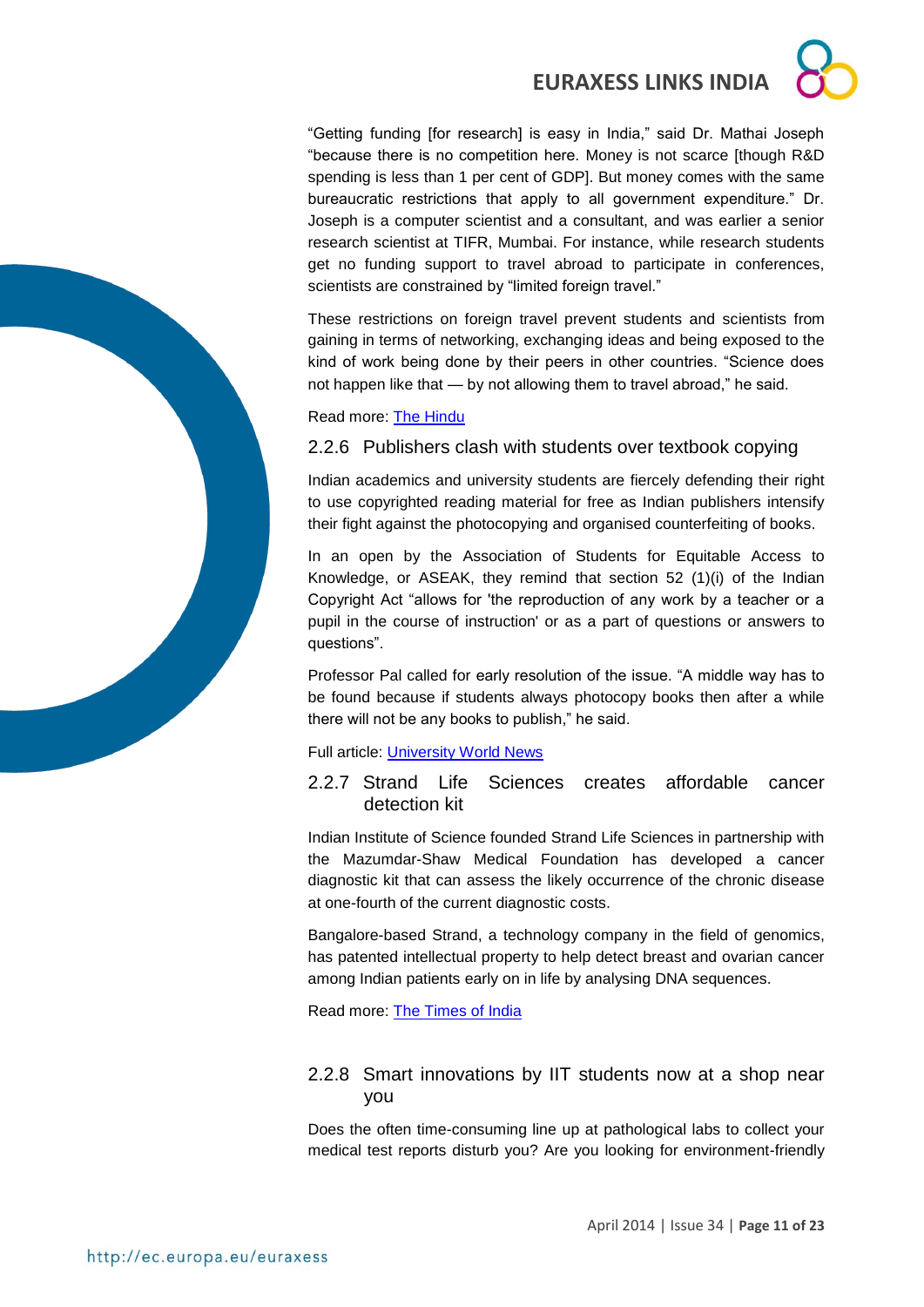options to lead your life? Do you believe in the power of technology to offer you clean governance?

Students at IIT Delhi attempt to find solutions to a lot of such problems with a list of innovations that are aimed to delight science lovers, enthusiasts, novices as well as experts. A range of such solutions was displayed at "Open House 2014", the annual event of the premier institute here recently.

On show was a 'Hemometer' that can instantly estimate hemoglobin count; a biogas technology that promises to replace CNG (Compressed Natural Gas), petrol and diesel as engine fuels; a cholesterol analysis kit at a price half the market rate; a waterless urinal project and the use of technology for transparent governance.

#### Read more: [The Times of India](http://timesofindia.indiatimes.com/home/science/Smart-innovations-by-IIT-students-now-at-a-shop-near-you/articleshow/33996253.cms)

<span id="page-11-0"></span>2.2.9 India's wild animals have been around for 200,000 years, new study finds

Despite going through two ice ages, a volcanic super-eruption and the arrival of humans, most of the big mammals of India like bears, leopards and wolves have continuously lived in the region for 200,000 years, a new study of fossils has revealed.

This is in sharp contrast to northern Eurasia, Australia, Madagascar and the Americas, where nearly two-thirds of mammals died 10,000 years ago.

The researchers from universities in UK, USA, Australia and Karnataka searched for animal fossils in caves in southern India to find out since when these animals have been roaming the Indian countryside.

#### Read more: [The Times of India](http://timesofindia.indiatimes.com/home/science/Indias-wild-animals-have-been-around-for-200000-years-new-study-finds/articleshow/33900528.cms)

<span id="page-11-1"></span>2.2.10 India successfully launches navigation satellite IRNSS-1B, closer to GPS alternative

India on 4<sup>th</sup> April got a step closer to establishing indigenous alternative to United States-owned global positioning system or GPS by launching the second of the seven navigation satellites.

Called the Indian Regional Navigation Satellite System-1B, the payload lifted successfully on PSLV-C24 rocket from Sriharikota at 5.14pm. Less than a minute later the satellite was in orbit.

Once operational by 2016, the IRNSS system will offer navigational services for both and defence purposes in India and 1,500km beyond its borders.

#### Read more: [The Times of India](http://timesofindia.indiatimes.com/home/science/India-successfully-launches-navigation-satellite-IRNSS-1B-closer-to-GPS-alternative/articleshow/33251226.cms)

<span id="page-11-2"></span>2.2.11 Aligarh students extract bio-diesel from used mustard oil

A group of engineering students from Aligarh Muslim University (Uttar Pradesh) have succeeded in extracting bio-diesel from refined and used mustard oil.

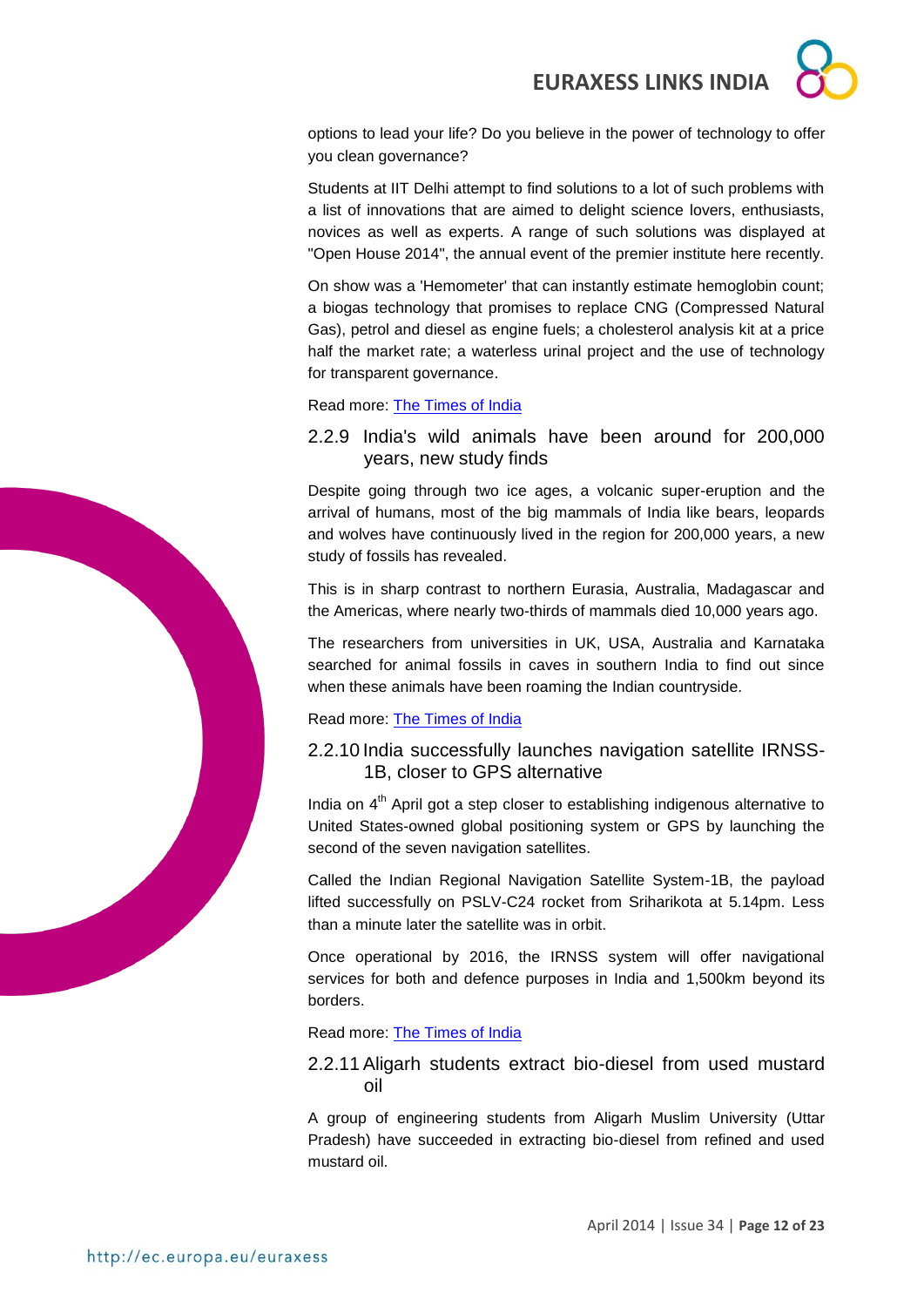The process can help in directly replacing diesel in conventional engines, thereby reducing India's dependence on imported oil and emissions of various pollutants, officials said.

Read more: [The Times of India](http://timesofindia.indiatimes.com/home/science/Aligarh-students-extract-bio-diesel-from-used-mustard-oil/articleshow/33087942.cms)

### <span id="page-12-0"></span>2.2.12 India to suggest renaming of Internet as 'Equinet'

In a major diplomatic initiative, India is all set to challenge the U.S.' hegemony of the World Wide Web at a global meet on Internet governance in Sao Paulo (Brazil). India has decided to propose renaming of Internet as 'Equinet' so that all nations can have equal say in its operations, besides calling for "internationalisation" of core Internet resources.

Starting April 23, the two-day, 'Global Multistakeholder Meeting on the Future of Governance', also referred to as 'NETmundial', will see representatives from nearly 180 nations debating the future of Internet governance and cyber security. India has decided to take this opportunity to highlight U.S. dominance of the Internet and press for equal rights and say for all nations on matters related to Internet governance and cyber security.

Read more: [The Hindu](http://www.thehindu.com/sci-tech/technology/internet/india-to-suggest-renaming-of-internet-as-equinet/article5916877.ece?utm_source=RSS_Feed&utm_medium=RSS&utm_campaign=RSS_Syndication)

### <span id="page-12-1"></span>2.3 India-Europe cooperation

#### <span id="page-12-2"></span>2.3.1 New website on INDIGO family

The new website encompassing the two on-going INDIGO projects, i.e. INNO INDIGO and INDIGO POLICY is up and running:

These two project will continue the fruitful cooperation and further foster the multilateral science, technology and innovation (STI) cooperation that New INDIGO (2009-2013) started.

On the one hand, INNO INDIGO will focus on the actual scientific collaboration by bringing together funders in order to implement calls for proposals.

On the other hand, INDIGO POLICY can support the policy dialogues going on between European Member States / Associated Countries, Indian stakeholders and the European Commission, and support as well as feed with necessary analysis and activities.

Both projects work closely together in order to maximize the effects of both projects and use synergies.

Don't miss following the new website. You can find up-to-date information on both projects.

Further information: [INNO INDIGO POLICY](http://indigoprojects.eu/about/indigo-family)

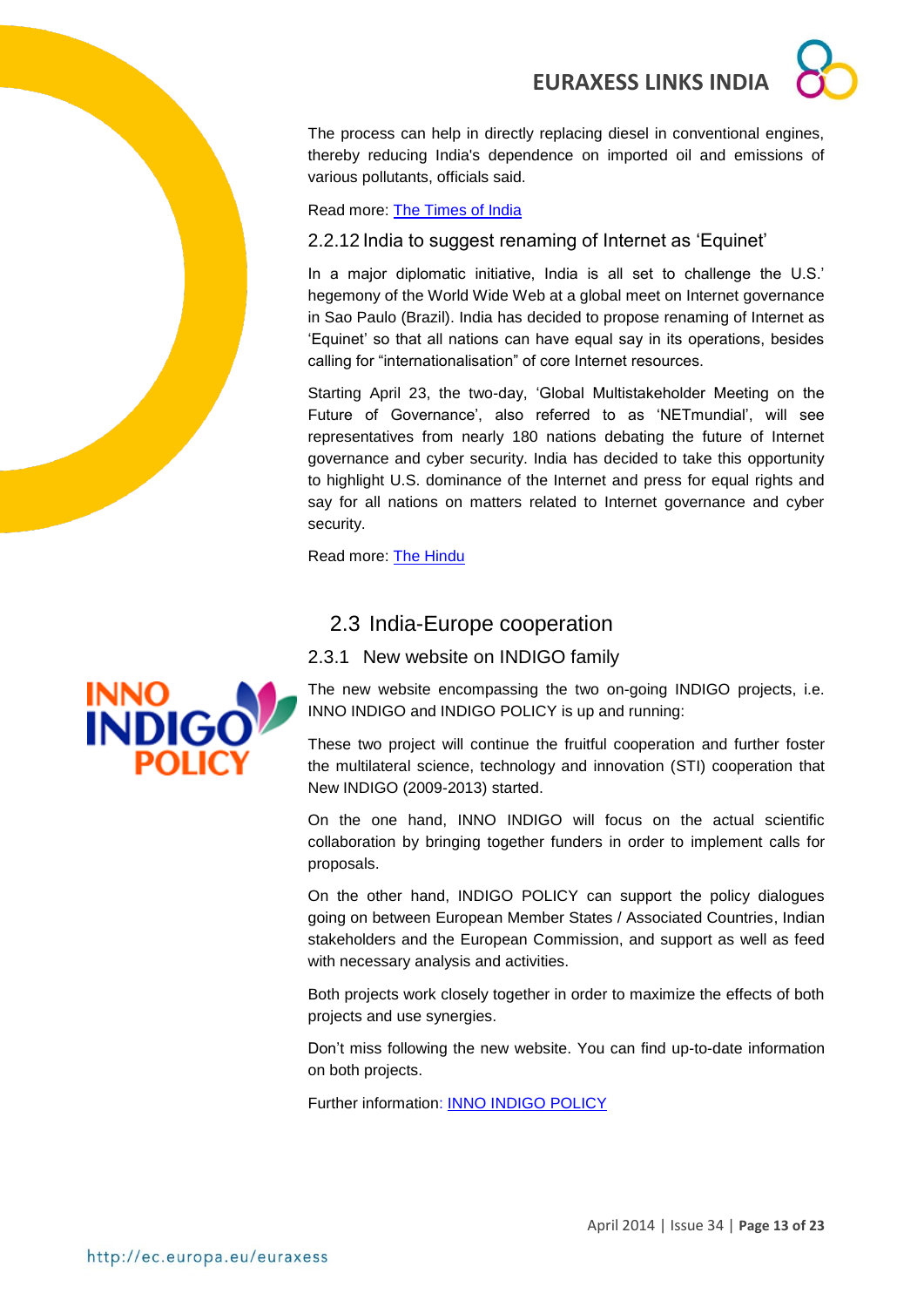

### <span id="page-13-0"></span>2.3.2 Europe-India Research and Innovation Brokerage Event on Water

This brokerage event on water took place on 1-2 April 2014 in New Delhi. Its conclusions will help set the agenda and strategy on joint research, innovation and implementation on the short- and long-term between EU and India on water.

Participants addressed key issues on drinking water, waste water and urban water management related to the Indo-European strategic agenda for research and innovation. It gathered key note speakers and initiatives from the EU and India that can be beneficial for further collaboration. Experts from the EU and India also came together to identify gaps and set the agenda on the above mentioned topics. There was also space to discuss the setting up a EU – India Platform. The event specially targeted the water consuming industry.

In addition to policy makers from the European Commission and the Indian Department of Science & Technology there was also a good representation of experts on the subject from India as well as from Europe.

For further information contact the [EU-India water innovation platform](http://indigoprojects.eu/networking/water-platform)

### <span id="page-13-1"></span>2.3.3 BASF opens global R&D center in Mumbai, India

BASF SE inaugurated in March a new global Research and Development (R&D) Center at its Thane site in Navi Mumbai, India, focusing on organic synthesis, advanced process and formulation research, discovery chemistry for modern agricultural solutions, and molecular modelling. With an initial investment of €2 million, this new facility has been set up by BASF under its group Company, BASF Chemicals India Pvt Ltd. The new R&D facilities will accommodate more than 60 scientists in the first phase.

#### Read more: [BASF in India](http://www.india.basf.com/apex/India/en/upload/News_and_Media_Relations/Press_Release/2014/BASF_opens_Global_Research_and_Development_center_in_Mumbai_India_)

# <span id="page-13-2"></span>**3 Grants & Fellowships**



<span id="page-13-3"></span>3.1 Marie Skłodowska-Curie actions Co-funding of Regional, National and International Programmes (H2020-MSCA-COFUND-2014)

#### **Deadline for submission of application: 2 October 2014**

The COFUND scheme aims at stimulating regional, national or international programmes to foster excellence in researchers' training, mobility and career development, spreading the best practices of Marie Skłodowska-Curie actions.

This will be achieved by co-funding new or existing regional, national, and international programmes to open up to, and provide for, international, intersectoral and interdisciplinary research training, as well as transnational and cross-sectoral mobility of researchers at all stages of their career.

Scope:

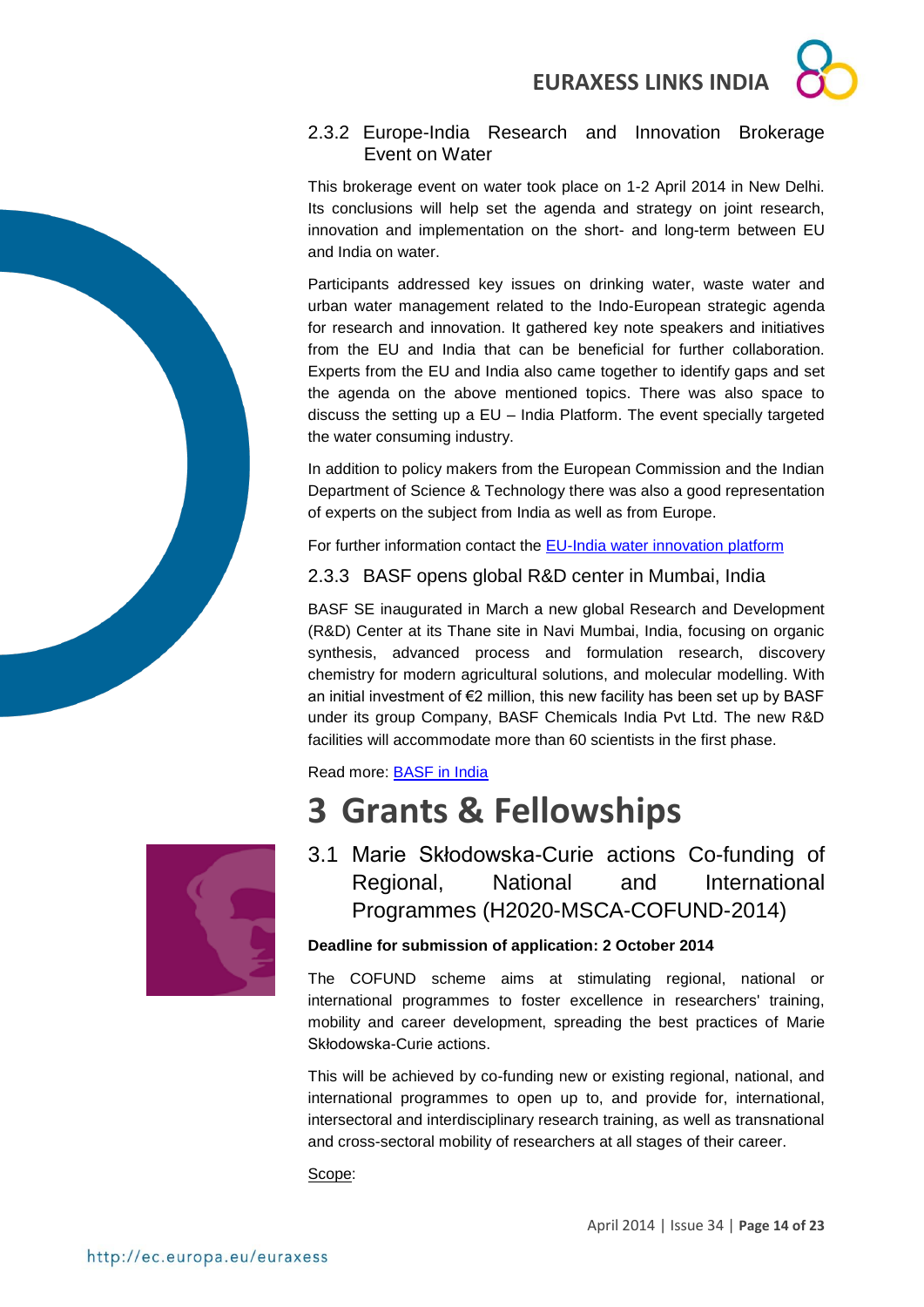Each proposal funded under the COFUND scheme shall have a sole participant that will be responsible for the availability of the necessary matching funds to execute the proposal.

Participants submit multi-annual proposals for new or existing doctoral programmes or fellowship programmes that may be run at regional, national or international level. The evaluation is organised in two different panels: A) Doctoral programmes and B) Fellowship programmes. Support cannot be awarded to researchers who are already permanently employed at the host organisation.

Expected impact:

The COFUND scheme will on a voluntary basis exploit synergies between European Union actions and those at regional and national level, as well as with other actions at international level. The scheme will have a leverage effect on regional, national or international funding programmes for earlystage researchers and experienced researchers. This impact is expected to extend to:

1. enabling the relevant regional, national and international actors to contribute significantly to the development within their own setting of high quality human resources, by introducing and/or further developing the trans-national dimension of their offers;

2. increasing the numerical and/or qualitative impact, in terms of supported researchers or working/employment conditions;

3. combating fragmentation in terms of objectives, evaluation methods and working conditions of regional, national or international offers in this area.

Full information on this call: [Participant Portal](http://ec.europa.eu/research/participants/portal/desktop/en/opportunities/h2020/calls/h2020-msca-cofund-2014.html)

# <span id="page-14-0"></span>3.2 France & Sweden: Common Research and Training Programme on Climate and **Environment**

#### **Deadline: 13 June 2014**

France and Sweden have agreed to establish a framework of research cooperation in the fields of climate change and environment. As part of the cooperation agreement, joint calls will be launched in order to facilitate the cooperation between Swedish scientists and French scientists at Laboratoire des Sciences du Climat et de l'Environment (LSCE).

This second call for collaborative projects is targeted towards carbon cycle analyses and Arctic studies with an aim to build competitive research consortia together with third party partner institutions, foremost with partners from ICOS and JPI Climate countries. Partners from other countries are welcome given they contribute to the scope of the call.

Full details on this call: [Swedish Research Council](http://www.vr.se/inenglish/researchfunding/applyforgrants/callforproposals/opengrants/frameworkgrantwithinthefrenchswedishcommonresearchandtrainingprogrammeonclimateandenvironment.5.7e727b6e141e9ed702b15209.html)

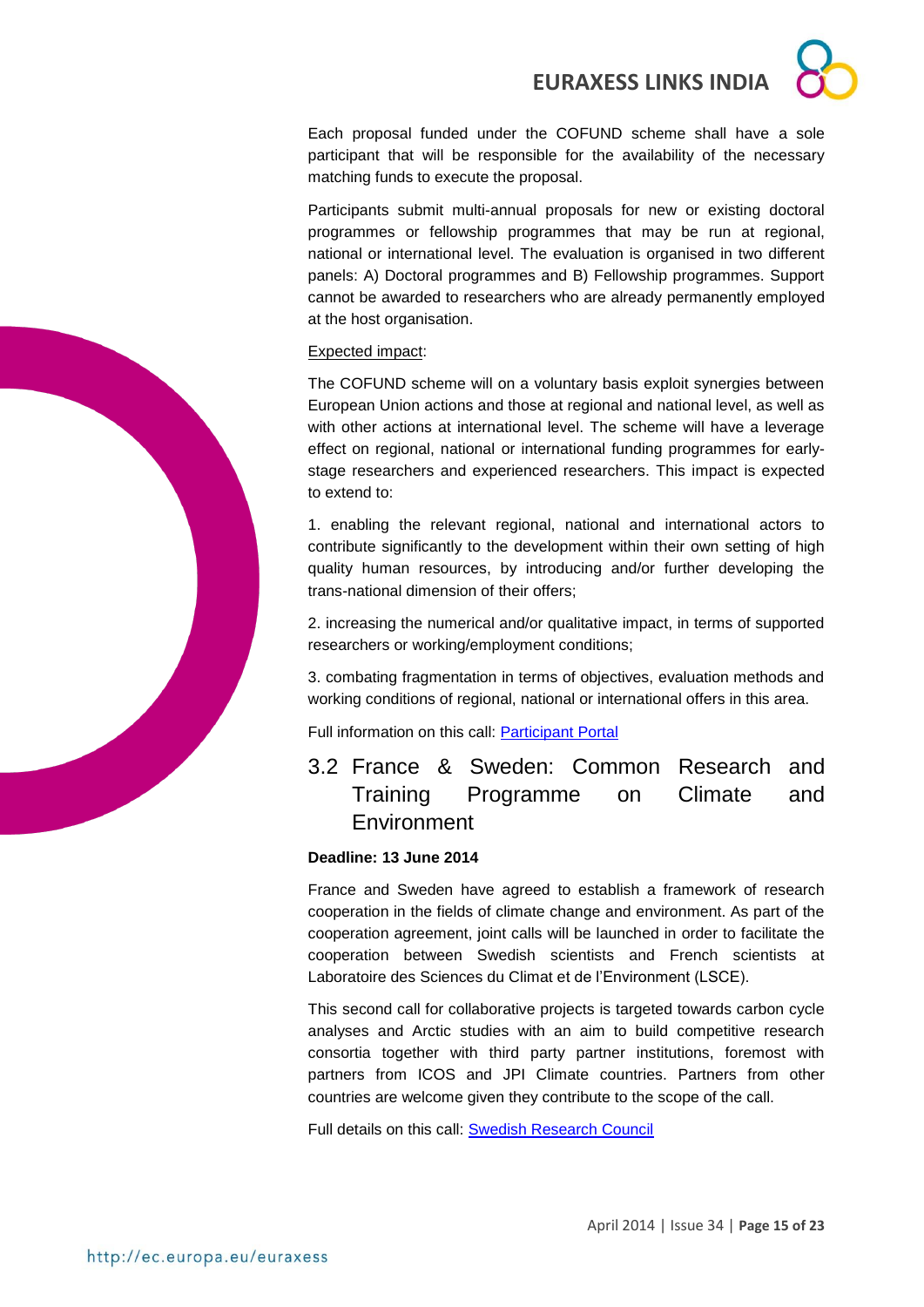# <span id="page-15-0"></span>3.3 UK: Anniversary Future Leader Fellowship

#### **Deadline to submit application: 26 June 2014**

Coinciding with BBSRC's 20th anniversary, the Anniversary Future Leader Fellowship (AFLF) will provide support for researchers wishing to undertake independent research and gain leadership skills. The AFLF will support the transition of early stage researchers to fully independent research leaders.

Applicants will have demonstrated high potential and have no more than five years of postdoctoral research experience. The call is also open to current PhD students who are expected to have completed their PhD viva exam prior to announcement of the awarded AFLFs (30 November 2014).

More details available on [BBSRC's website.](http://www.bbsrc.ac.uk/funding/fellowships/anniversary-future-leader-fellowship.aspx?utm_source=feedburner&utm_medium=feed&utm_campaign=Feed%3A+bbsrcfunding+%28BBSRC+-+Funding+opportunities%29)

# <span id="page-15-1"></span>3.4 UK: BBSRC Anniversary Awards for Excellence in Bioscience and Biosience Communication

#### **Deadline: 15 July 2014**

These two awards will be awarded to up to four individual researchers, in recognition of outstanding scientific contributions to UK bioscience in fields within the BBSRC remit.

As part of BBSRC's 20th anniversary programme they are seeking to recognise the excellence of the UK bioscience research base as supported and championed by BBSRC.

The proposed research findings will have:

- made a notable impact on the scientific understanding of that field or the practice of science in the field
- had, or show substantial promise towards having, a significant impact on wider society or policy

More details available on [BBSRC's website](http://www.bbsrc.ac.uk/funding/opportunities/2014/anniversary-awards.aspx?utm_source=feedburner&utm_medium=feed&utm_campaign=Feed%3A+bbsrcfunding+%28BBSRC+-+Funding+opportunities%29)

## <span id="page-15-2"></span>3.5 UK: FLexible Interchange Programme (FLIP)

#### **Deadline: 16 July 2014**

FLexible Interchange Programme (FLIP) supports the movement of people from one environment to a different one to exchange knowledge/technology/skills, developing bioscience research/researchers and addressing our strategic priorities.

FLIP up to **20 awards** provide flexible opportunities for individuals ("the interchangers") moving between different organisations, disciplines and sectors at all stages in their career beyond the PhD (or equivalent).

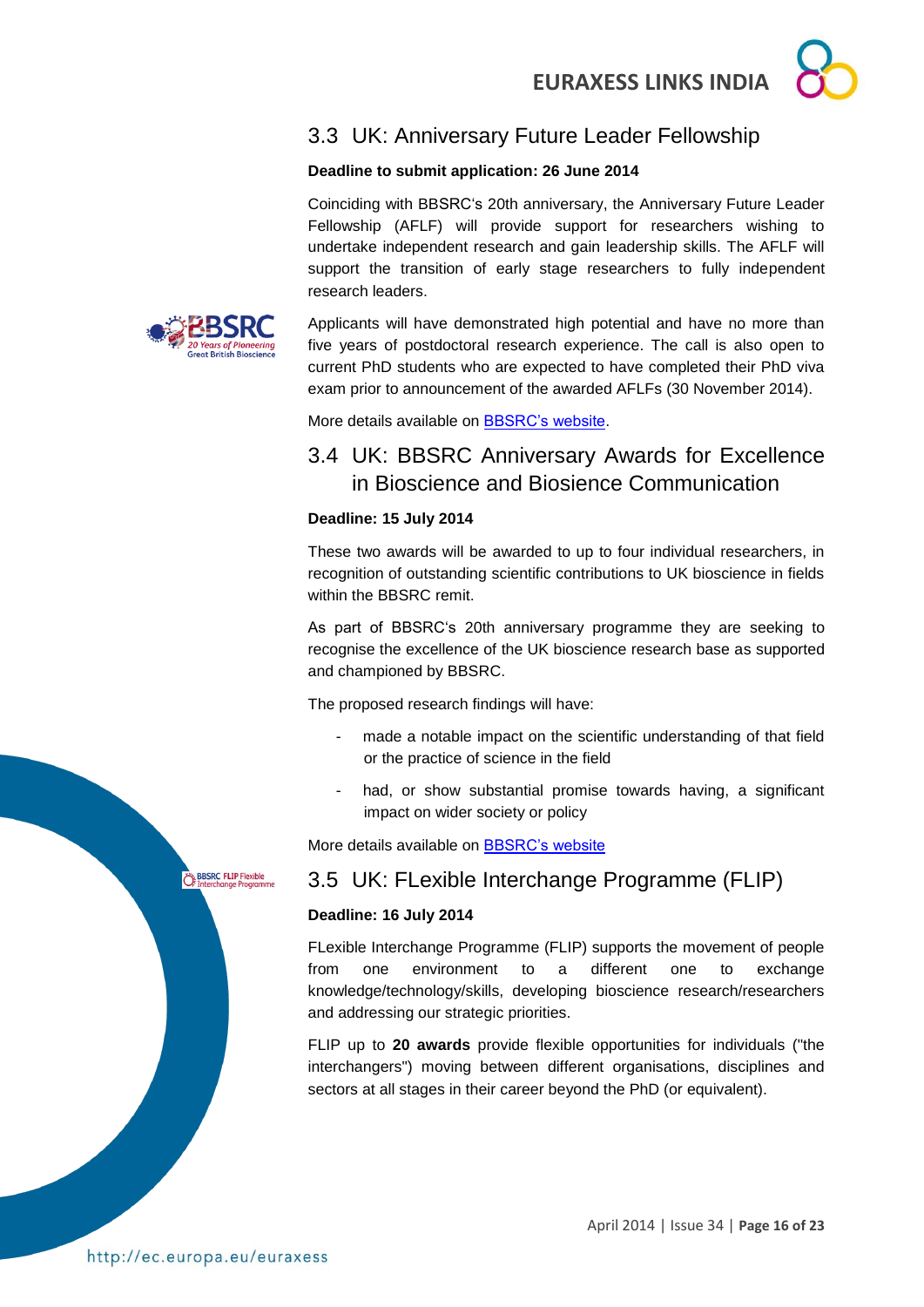

Requirements:

- national of US, Russia, China, Brazil or **India**

- Bachelor's or equivalent academic degree completed less than twelve years before the beginning of the fellowship

- initial proven leadership experience;

- German or English language skills







More details available on [BBSRC's website](http://www.bbsrc.ac.uk/business/people-information/flexible-interchange-programme.aspx?utm_source=feedburner&utm_medium=feed&utm_campaign=Feed%3A+bbsrcfunding+%28BBSRC+-+Funding+opportunities%29)

# <span id="page-16-0"></span>3.6 GERMANY: German Chancellor Fellowships for Prospective Leaders

#### **Deadline to submit application: 15 September 2014**

The Alexander von Humboldt Foundation offers prospective leaders from Brazil, China, India, Russia and the USA the opportunity to conduct a project as guests of the partner of their choice in Germany.

With the support of their hosts the fellows can spend a year concentrating on a project they have chosen themselves and give their career a boost. German Chancellor Fellowships are open to an array of sectors such as politics, public administration and business as well as society and culture.

More details available on the [Alexander von Humboldt Foundation website.](http://www.humboldt-foundation.de/web/4074.html)

# <span id="page-16-1"></span>3.7 PORTUGAL: New Media and Pervasive Systems PhD Programme by COPELABS and University Lusofona

#### **Deadline for application: different deadlines**

The increasing Internet pervasiveness as communication and social media is changing the daily routines of today's Information Society.

It is within this context that the NEMPS doctoral programme (on Computer science) has been developed to train individuals within the context of Informatics Sciences with specific expertise that can assist in solving and deriving innovation adequate to the Internet paradigms that are being raised due to the empowerment of the Internet user. Such expertise is derived from two main informatics sciences sub-areas: New Media and Pervasive Systems.

NEMPS has a total minimum duration of 3 consecutive years, full time, and a maximum duration of four years.

For further information click [here](http://siti.ulusofona.pt/~nemps/index.php?option=com_content&view=article&id=27&Itemid=151&lang=en)

### <span id="page-16-2"></span>3.8 Calls still open (see previous newsletters for more details)

**Horizon 2020 – First calls:** 145 calls were published in December 2013 under the new EU Framework Programme for Research and Innovation (On Excellent Science 22 calls; on Industrial Leadership over 40 calls; and on Societal Challenges around 80 calls).

Deadline for submission: please check under specific call. Access all open calls on the [Horizon 2020 Participant Portal](http://ec.europa.eu/research/participants/portal/desktop/en/opportunities/h2020)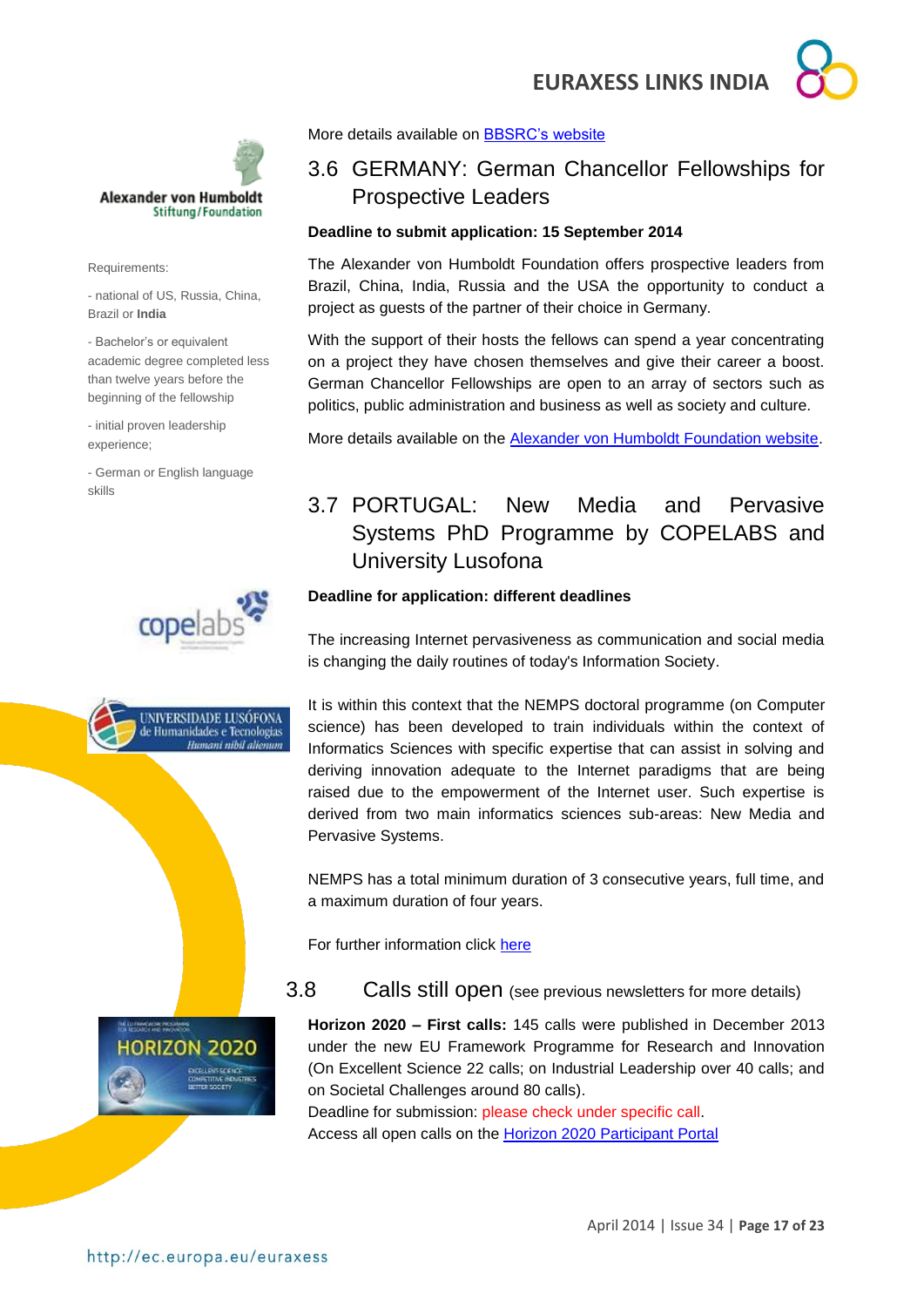

One call under Horizon 2020 is highlighted here:



**[Marie Skłodowska-Curie action's Individual Fellowships \(H2020-](http://ec.europa.eu/research/participants/portal/desktop/en/opportunities/h2020/calls/h2020-msca-if-2014.html#tab2) [MSCA-IF-2014\):](http://ec.europa.eu/research/participants/portal/desktop/en/opportunities/h2020/calls/h2020-msca-if-2014.html#tab2)** IF provide opportunities to acquire and transfer new knowledge and to work on research in a European context or outside Europe. The scheme supports the return and reintegration of researchers from outside Europe who have previously worked here. It also develops or helps to restart the careers of individual researchers that show great potential, considering their experience.

Deadline: 11 September 2014

#### **European Research Council: [ERC Work Programme 2014](http://erc.europa.eu/sites/default/files/document/file/ERC_Work_Programme_2014.pdf)**

- **(i) Call for proposals for ERC [Consolidator Grant](http://ec.europa.eu/research/participants/portal/desktop/en/opportunities/h2020/topics/76-erc-cog-2014.html)** Deadline for submission: 20 May 2014
- **(ii) Call for proposals for ERC [Proof of Concept Grants](http://ec.europa.eu/research/participants/portal/desktop/en/opportunities/h2020/topics/56-erc-poc-2014.html)** Deadline: 1 October 2014 (2<sup>nd</sup> deadline in 2014)

**Indo-European cooperation on clean technologies and energy efficiency for eco-cities** by the Delegation of the European Union to India [\(EuropeAid/135461/DD/ACT/IN\)](https://webgate.ec.europa.eu/europeaid/online-services/index.cfm?do=publi.welcome&nbPubliList=15&orderby=upd&orderbyad=Desc&searchtype=RS&aofr=135461&userlanguage=en).

Deadline for submission of proposal: 23 May 2014

**The [Raman-Charpak Fellowship Programme](http://cefipra.org/raman-charpak/) for Indian and French PhD Students:** exchange of doctoral students between the two countries in science, technology and innovation. Deadline for application: 7 May 2014

**Indian doctoral students in the [ESONN training programme](http://www.cefipra.org/pdf/ESONN_flyer_2014.pdf) - Session 2014**

Deadline for application: 12 May 2014

**[British Council survey](http://www.britishcouncil.org/society/science/questionnaire-prize) for early career researchers on the international aspect of research:** All participants will be entered into a **prize draw** with one winning £2,000 towards **attending a conference of their choice.**

Deadline: 31 May 2014

**Indo–Finnish cooperation: [Industrial Technology, R&D and](http://gita.org.in/funding_country_6.html)  [Innovation Programme in Cleantech, Smart city development and](http://gita.org.in/funding_country_6.html)  [Affordable health care](http://gita.org.in/funding_country_6.html)**

Deadline for submission: 30 June 2014

**EPSRC-DST Indo-UK Initiative** in [Applied Mathematics:](http://www.icms.org.uk/proposals/indo-uk_info) programme for organising 12-14 workshops in Applied Mathematics in 2014-2016. Deadline for submission of proposals: 31 August 2014

**Horizon 2020: First Call of expression of interest for experts** Additional details can be found in the [Participant Portal.](http://ec.europa.eu/research/participants/portal/desktop/en/experts/index.html) We encourage you to check it and register as an expert.



European Research Council Foundation by the Furnisian Commission

Supporting top researchers om anywhere in the world

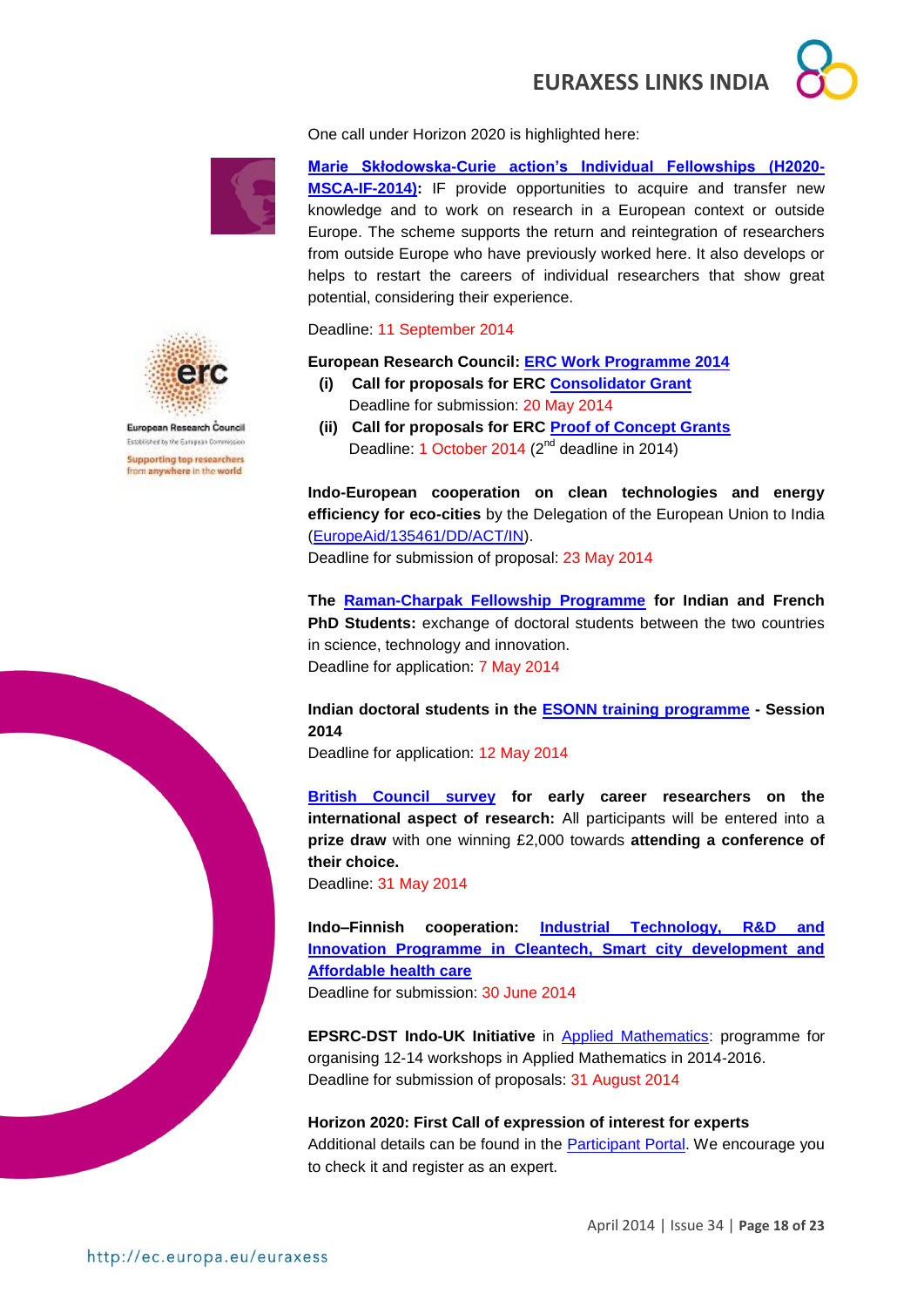

# <span id="page-18-0"></span>**4 Jobs**

# <span id="page-18-1"></span>4.1 EURAXESS Portal and EURAXESS Jobs

The **EURAXESS Portal** provides links to information on career and grant opportunities in science and technology mainly in European countries.

For research careers in Europe and the world, visit the **EURAXESS Jobs** website!

Currently, there are 7341 research jobs and fellowship programmes (all over Europe but also in other countries such as in India and in all disciplines) accessible via the EURAXESS Jobs database.

#### **Example of latest positions open for Indian participants:**

[Marie Curie Early Stage Researcher \(Ph. D. student\) in the field of](http://ec.europa.eu/euraxess/index.cfm/jobs/jobDetails/33904123)  [Regional Powers in World Politics](http://ec.europa.eu/euraxess/index.cfm/jobs/jobDetails/33904123) (1 position)

The successful candidate will join the Direct Ph.D. Programme in the Centre for European Studies (CES) at [Jawaharlal Nehru University.](http://jnu.ac.in/) At the CES, the student will conduct doctoral research on Old Powers' Reactions and Responses to the Rise of India.

#### **Deadline: 15 June 2014**

#### Call for EFSA – [European Food Safety Authority Scientific Committee and](http://www.efsa.europa.eu/en/scpanels/memberscall2011.htm)  [Panels members](http://www.efsa.europa.eu/en/scpanels/memberscall2011.htm)

EFSA has launched a call to renew membership of its Scientific Committee and eight of its ten Scientific Panels. The call is addressed to scientists who wish to be considered for membership of the Scientific Committee and the following Scientific Panels:

- Additives and products or substances used in animal feed (FEEDAP)
- Animal health and welfare (AHAW)
- Biological hazards (BIOHAZ)
- Contaminants in the food chain (CONTAM)
- Dietetic products, nutrition and allergies (NDA)
- Genetically modified organisms (GMO)
- Plant health (PLH)
- Plant protection products and their residues (PPR)

The current members of the Scientific Committee and the abovementioned Scientific Panels are serving a three-year term of office that is due to expire in mid-2015. The new members will be appointed for the following three-year term starting in July 2015.

**Deadline: 18 June 2014**



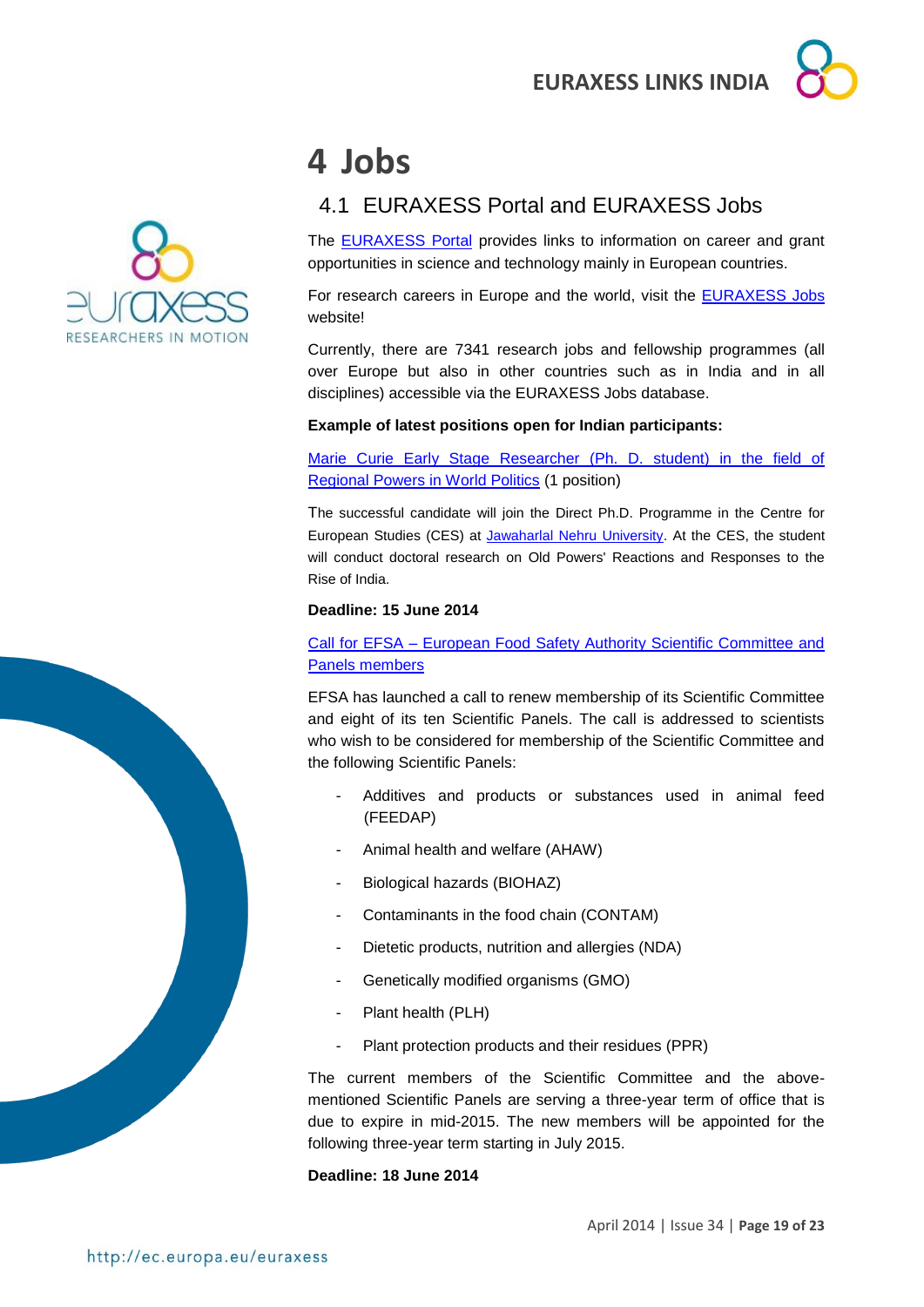

#### *Other positions:*

#### [Junior Professorship positions at Freie Universität Berlin, Germany](http://www.dwih.in/content/applications-invited-junior-professorship-positions-freie-universit%C3%A4t-berlin)

In 2007, with its future development concept International Network University, Freie Universität Berlin succeeded in winning a major government funding award in the German Excellence Initiative. Freie Universität Berlin was able to maintain its excellence status in 2012. The second phase of this program focuses on the expansion of international and regional networks and the advancement of junior researchers supported by the Career Path Model.

To meet these goals, Freie Universität Berlin is setting up several Dahlem International Network Professorships (DINP). You can find five calls of application for the professorship positions at different departments (Latin American History, Arabic Philology, Epigenetics of Plants. Pre-modern Chinese History and Culture, Political Science and International Relations).

**Deadline: 12 May 2014**

# <span id="page-19-0"></span>4.2 Join us on LinkedIn: [linkedin.euraxess.org](../../../../../Downloads/linkedin.euraxess.org)



This group is for **internationally mobile researchers** to learn of jobs and career opportunities around the world, as well as share experiences.

It is part of the EURAXESS initiative, the European Commission's programme to support researchers, of which EURAXESS Links is its external window (i.e. for outside Europe).

Example of recent job opportunities published on EURAXESS Links-Internationally Mobile Researchers. For further information click on the position:

Job vacancies for scientists at ICRISAT – [International Crops Research](http://www.icrisat.org/icrisat-careers.htm)  [Institute for Semi-Arid Tropics](http://www.icrisat.org/icrisat-careers.htm)

At the time of published this newsletter, ICRISAT has **12 vacancies**, some in India, with various deadlines.

ICRISAT is headquartered in Hyderabad, Andhra Pradesh, India, with two regional hubs and four country offices in sub-Saharan Africa. It is a member of the [CGIAR Consortium,](http://www.cgiar.org/) a global agriculture research partnership for a food secure future. Its science is carried out by the 15 research centers who are members of the CGIAR Consortium in collaboration with hundreds of partner organizations.

# <span id="page-19-1"></span>4.3 India: Example of jobs at DevNetJobsIndia

For further information click on the position:

[Research & Documentation Officer -](http://www.devnetjobsindia.org/jobdescription.aspx?job_id=32502) MWCD, GOI - UN Women – (Gender [Responsive Budgeting\)](http://www.devnetjobsindia.org/jobdescription.aspx?job_id=32502)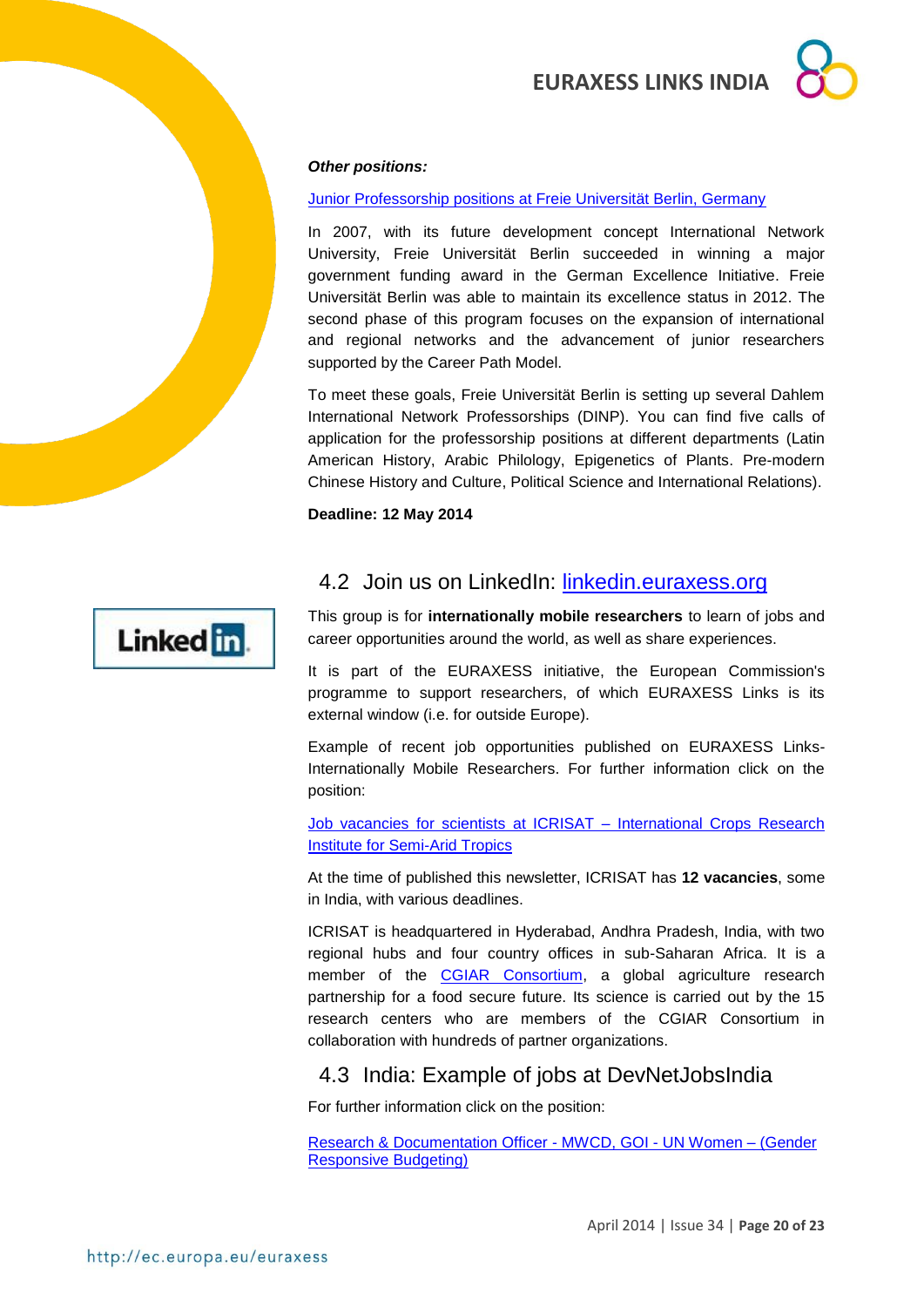

UN Women Location: Delhi **Apply by: 06 May 2014**

[Program Assistant](http://www.devnetjobsindia.org/jobdescription.aspx?job_id=32271) Integrated Research and Action for Development Location: Delhi **Apply by: 05 May 2014**

#### [Manager/Senior Manager –](http://www.devnetjobsindia.org/jobdescription.aspx?job_id=32331) Public Health Research

EHI International P. Ltd. Location: Gurgaon, Haryana **Apply by: 16 May 2014**

#### Manager/Senior Manager - [Research and Evaluation \(Demographer\)](http://www.devnetjobsindia.org/jobdescription.aspx?job_id=32333)

Vimarsh Development Solutions Location: Gurgaon, Haryana **Apply by: 16 May 2014**

#### [Research Assistant](http://www.devnetjobsindia.org/jobdescription.aspx?job_id=32283)

The INCLEN Trust International Location: Delhi **Apply by: 10 May 2014**

#### [Research Assistant \(Sociology\)](http://www.devnetjobsindia.org/jobdescription.aspx?job_id=32284)

The INCLEN Trust International Location: Delhi **Apply by: 10 May 2014**

#### [Research Fellow](http://www.devnetjobsindia.org/jobdescription.aspx?job_id=31922)

Center for Disease Dynamics, Economics and Policy Location: Ludhiana, Punjab **Apply by: 07 May 2014**

#### [Research Associate](http://www.devnetjobsindia.org/jobdescription.aspx?job_id=31763)

Development & Research Services Pvt. Ltd. Location: Bihar **Apply by: 15 May 2014**

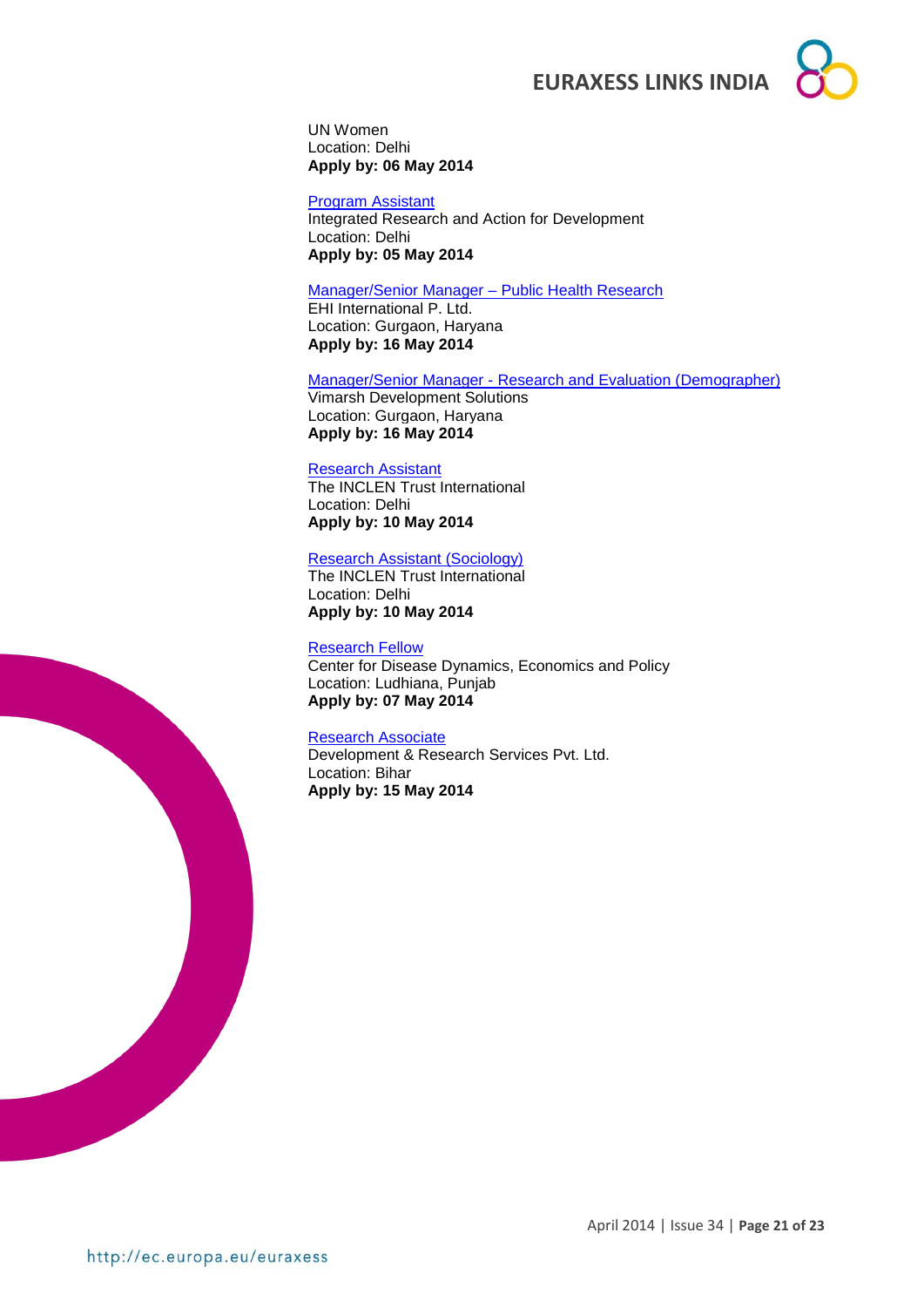



# <span id="page-21-0"></span>**5 Events**

| Event                                                                                                                                                                      | Location                           | <b>Date</b>                   |
|----------------------------------------------------------------------------------------------------------------------------------------------------------------------------|------------------------------------|-------------------------------|
| <b>5.1 Europe</b>                                                                                                                                                          |                                    |                               |
| Membrane<br>Indo-European workshop<br>Technology and<br>Water<br>on<br><b>Treatment by Greentech</b>                                                                       | Santander,<br>Spain                | 25-28 May 2014                |
| Research meets diplomacy: Europe as a Global Actor by the EC                                                                                                               | Brussels,<br>Belgium               | 5 June 2014                   |
| Week of Innovative Regions in Europe (WIRE2014) by EKT and EC                                                                                                              | Athens,<br>Greece                  | 12-13 June 2014               |
| Marie Skłodowska-Curie Actions satellite event at ESOF 2014<br>Conference by EC                                                                                            | Copenhagen,<br><b>Denmark</b>      | 19-20 June 2014               |
| 5th International Conference and School Geometry, Dynamics, Integrable<br><b>Systems by ICTP</b>                                                                           | Trieste, Italy                     | 16-27 June 2014               |
| Workshop on Frontiers of new physics: colliders and beyond by ICTP                                                                                                         | Trieste, Italy                     | 23-27 June 2014               |
| EuroScience Forum 2014 (ESOF) by Euroscience                                                                                                                               | Copenhagen,<br><b>Denmark</b>      | 21-26 June 2014               |
| <b>European Biogas Association Conference by EBA</b>                                                                                                                       | Alkmaar, The<br><b>Netherlands</b> | 30/09-1/10 2014               |
| 5.2 India                                                                                                                                                                  |                                    |                               |
| Workshop on Forecasting, Balancing and Scheduling of Renewable<br><b>Energy Sources in India by GIZ</b>                                                                    | <b>New Delhi</b>                   | 5-6 May 2014                  |
| Aquatech India 2014 (trade exhibition for process, drinking and waste<br>water)                                                                                            | <b>New Delhi</b>                   | 6-8 May 2014                  |
| SAHYOG (Strengthening Networking on Biomass Research and<br>Biowaste Conversion - Biotechnology for Europe India Integration)<br><b>Summer School by Tezpur University</b> | Tezpur,<br>Assam                   | 20-26 July 2014               |
| Indo-French workshop on "Himalayan Tectonics"                                                                                                                              | Srinagar<br>8 <sub>x</sub><br>Leh  | 20-28 July 2014               |
| Biotechnology Mission 2014 'Synergies between India and the EU' by<br><b>EBTC</b>                                                                                          | Pune<br>8 <sub>x</sub><br>Mumbai   | 29-30<br>September<br>2014    |
| Confederation of Indian Industry's KNoWLEDGeXPO                                                                                                                            | Noida,<br>Delhi<br><b>NCR</b>      | November<br>$20 - 22$<br>2014 |
| <b>Commonwealth Science Conference</b>                                                                                                                                     | <b>Bangalore</b>                   | 25-28 November                |